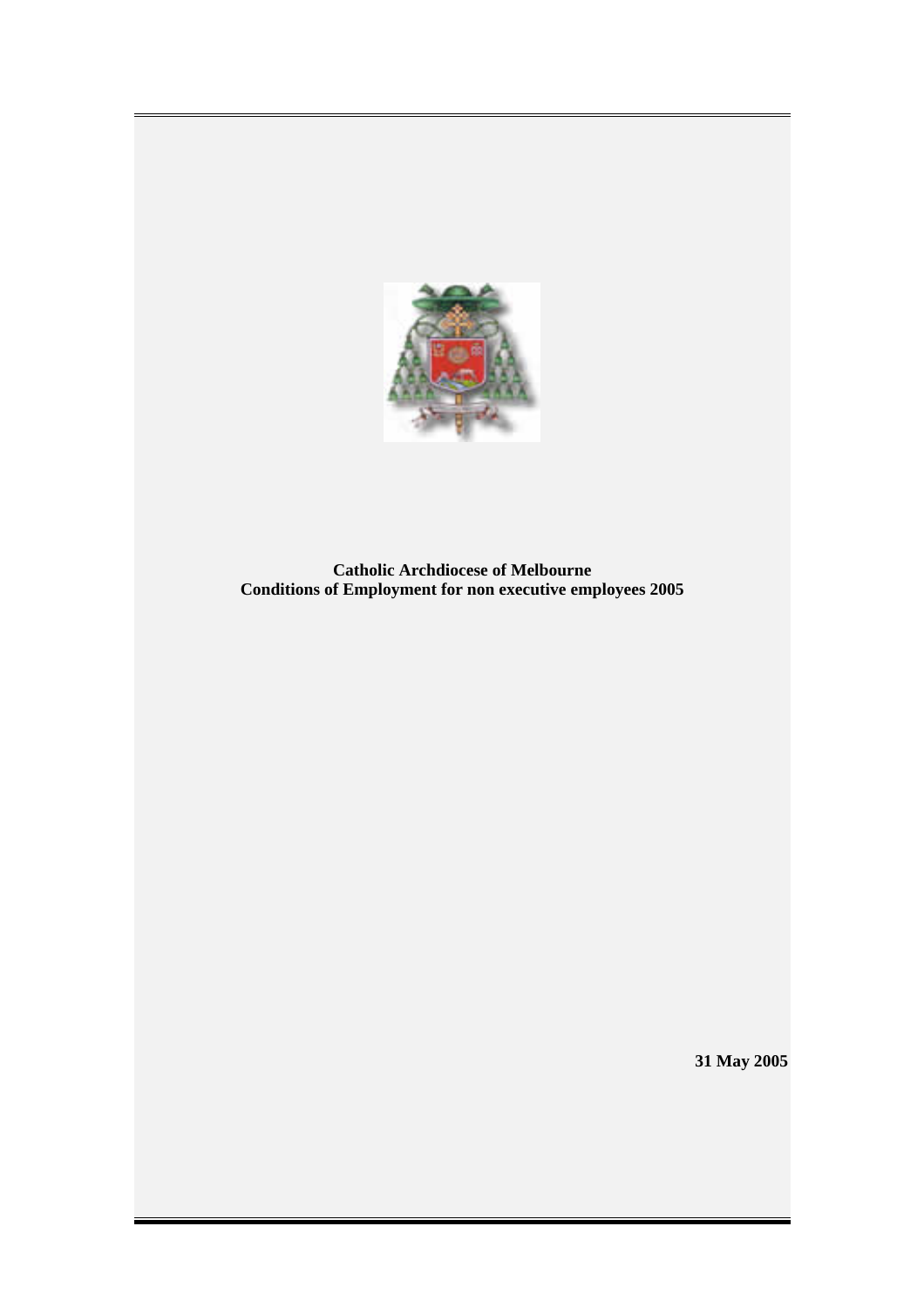### **1. Application**

These conditions of employment shall be referred to as the "Catholic Archdiocese of Melbourne Conditions of Employment for Non Executive employees 2005". They shall apply to employees of a diocesan agency, department and auspiced bodies paid via the payroll administered by the diocesan Human Resources Office, except employees whose remuneration is determined by the executive remuneration process and those employees employed by agencies listed in Schedule 1.

The term agency head will encompass department heads and heads of bodies directly auspiced by the Catholic Archdiocese of Melbourne.

Where the employee is an agency head, the term agency head will be taken to be the agency head's direct report as stated in the employee's Employment Agreement.

Variations applying to individual agencies are set out in Schedule 2, as amended from time to time.

### **2. Types of employment**

Employment is on a full time, part time or casual basis. The employee shall be provided with an Employment Agreement and letter of appointment (refer Schedules 3 and 4 for full or part time Agreement and sample letter) or letter of appointment (refer Schedule 5 for sample casual letter of offer and Schedule 6 for sample letter of acceptance) specifying the basis of employment.

A full time employee is required to be available for work for 76 hours per fortnight and is paid a salary expressed as an annual amount.

A part time employee is required to be available for work for an agreed lesser number of hours per fortnight and is paid a salary expressed as an annual amount.

Full and part time employment can either be for a maximum period (eg. one, three, five years) or on an ongoing basis.

Except where otherwise stated in the Employment Agreement, the initial employment of full and part time employees is subject to a probationary period of three months.

Casual employees work on an irregular basis and are paid wages expressed as an hourly rate. They do not have regular fixed hours of employment and have no expectation of ongoing or further employment. Casual employees are paid a loading to compensate the casual employee for not receiving the benefit of annual leave, personal leave, bereavement leave, study leave and public holidays.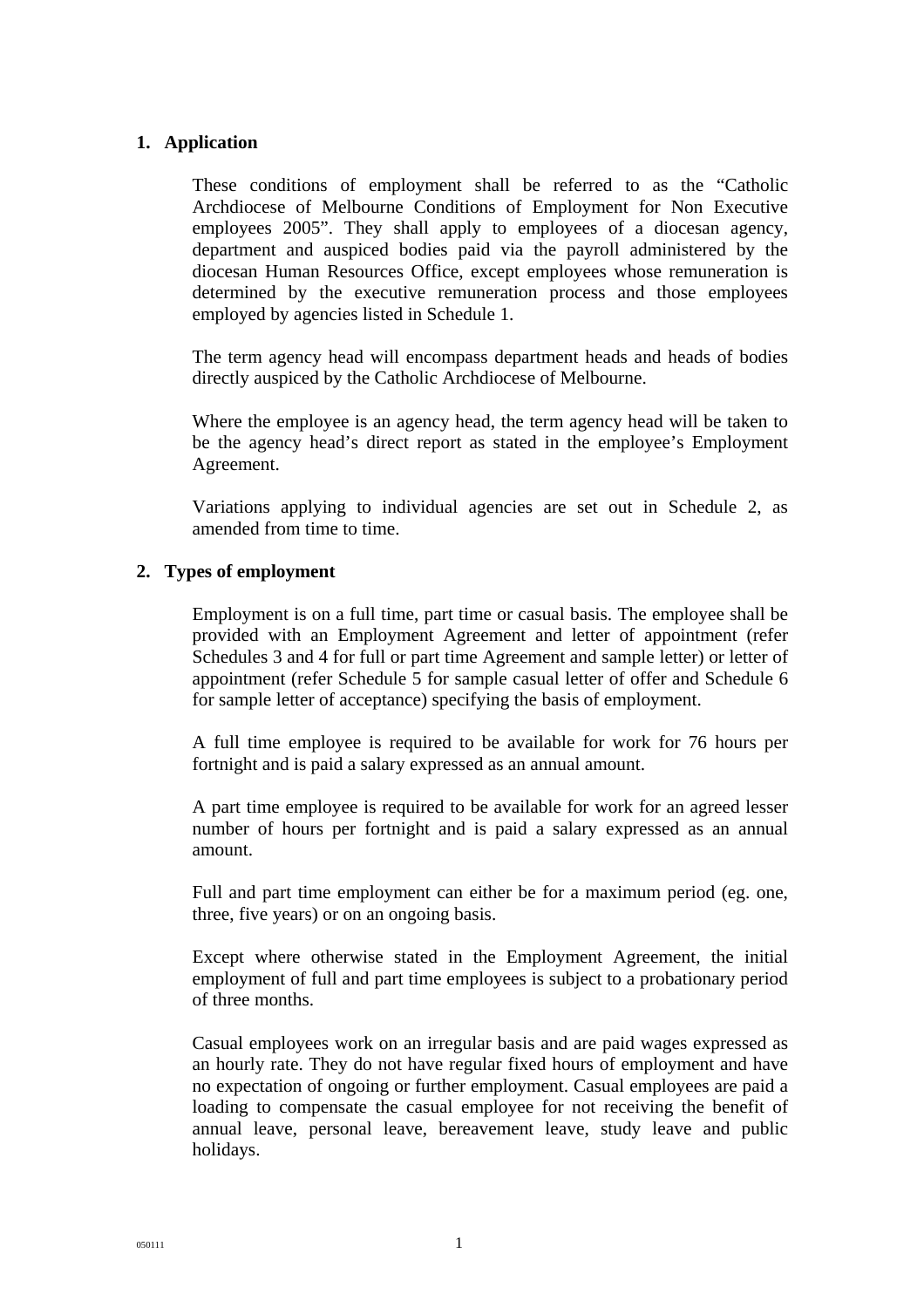Casual employees are paid only for time worked.

## **3. Duties**

Employees are expected to:-

- Perform the duties of the position as detailed in their job/position description conscientiously and competently.
- Perform other relevant duties outside their immediate area of responsibility.
- Assist the agency head in the promotion of an atmosphere of charity and justice within the Archdiocese.
- Where necessary, keep abreast of developments in professional theory and practice in areas immediately relevant to their areas of responsibility.
- Help the agency head promote a high level of staff cohesion and morale.
- Enthusiastically take part in conferences and seminars related to their duties and responsibilities as directed.
- Help the agency head and the Archdiocese as a whole foster good relations with other agencies and the wider community.
- Assist the agency head and the Archdiocese as a whole promote the economic use of resources and take proper care of the diocese's property.
- Attend staff meetings and support extra activities required by the nature of the position.
- Keep abreast of key diocesan policies and directives relating to their employment and faithfully attend to their obligations and expectations of them. These are posted on the diocesan website at <http://www.melbourne.catholic.org.au/policies/hr-policies.htm>.
- Provide all necessary information and/or documentation required by the Archdiocese to enable the employer to meet all legal requirements.
- Comply with all requirements of the Catholic Archdiocese of Melbourne Conditions of Employment for Non Executive employees 2005 and specifically complete all applications for leave in advance or where that has not been possible as soon as possible thereafter.
- Perform other duties as required, or as directed by the Agency Head.

## **4. Salaries and wages**

Salaries and wages will be reviewed and may be increased annually by the Business Manager having regard to wage movements.

Salaries and wages may be reviewed and may be increased at other times by the Business Manager where there has been a significant shift in work value, assessed capability of the employee or where retention is at issue.

Part time and full time employees shall be paid an Annual Leave loading of 17.5% at the time of their taking leave in respect to leave accrued on and after 1 January 2005.

Annual leave loading shall not apply to a payment made for unused accrued leave upon termination of employment.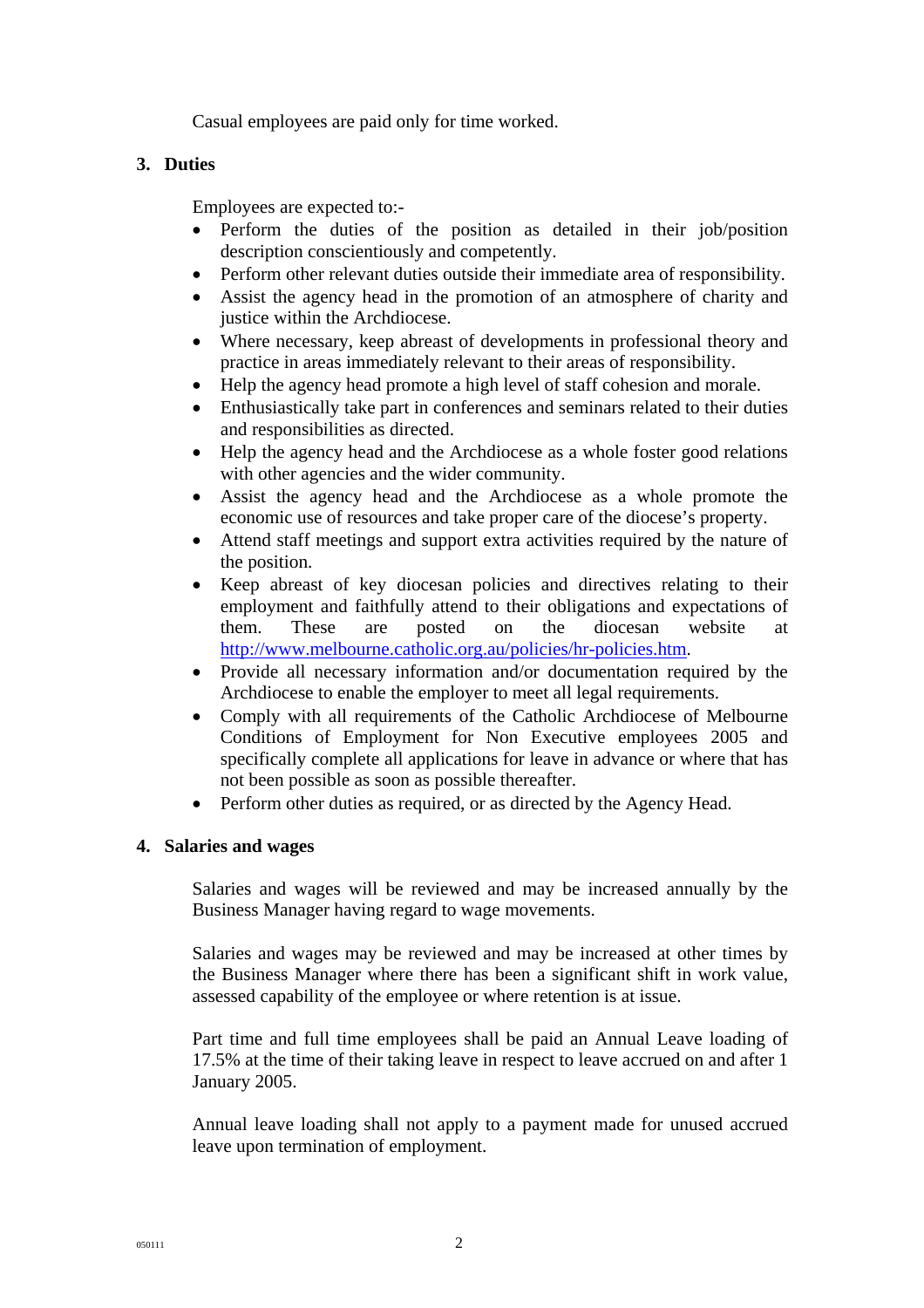Salary packaging is available in accordance with the Archdiocese's "Salary Packaging Guidelines"

Employees not engaged in salary packaging, salary or 'super choice' will be paid fortnightly directly into a nominated bank account.

Employees engaged in salary packaging or 'super choice' will be paid monthly into a nominated bank account. Full or part time employees not engaged in salary packaging may choose to be paid monthly. Monthly paid employees who either commence after the first working day of a calendar month or leave before the end of a calendar month, will be paid  $1/1976<sup>th</sup>$  of their annual salary for each paid hour (on scheduled working days) of any part completed month (or pro rata for a part time employee).

Salaries and wages will not be paid in advance of the scheduled payroll dates.

Employees employed prior to 31 December 2004 have the choice of receiving Payment Advices via email or hard copy.

Employees employed after that date will be provided with Payment Advices via email, except where by nature of the employee's role and duties, the employer does not provide an in house email facility.

### **5. Superannuation**

The employer will make occupational superannuation contributions at the rate of 9% as per the Superannuation Guarantee Act 1992 into the National Catholic Superannuation Fund.

In the alternative, the employer will make occupational superannuation contributions to a complying fund chosen by the employee at the rate of 9% as per the Superannuation Guarantee Act 1992 provided payments can be made by electronic funds transfer, the fund is a public offer fund and the employee is prepared to be paid monthly ('super choice'). 'The Catholic Superannuation Fund will be treated as an exception to the requirement that superannuation be paid monthly, provided that the employee was a member of that fund prior to:

- (a) 31 December 2004; or
- (b) his or her employment under the Catholic Archdiocese of Melbourne Conditions of Employment for Non Executive Employees 2005.

#### **6. Times of Employment**

Except where otherwise determined by the agency head and the Business Manager having regard to the needs of the agency or the position or the employee the following shall apply.

#### **Availability**

Unless otherwise agreed between the employer and the employee, a full time employee is required to be available for work between 9.00am and 4.00pm from Monday to Friday (core hours). The balance of hours is to be worked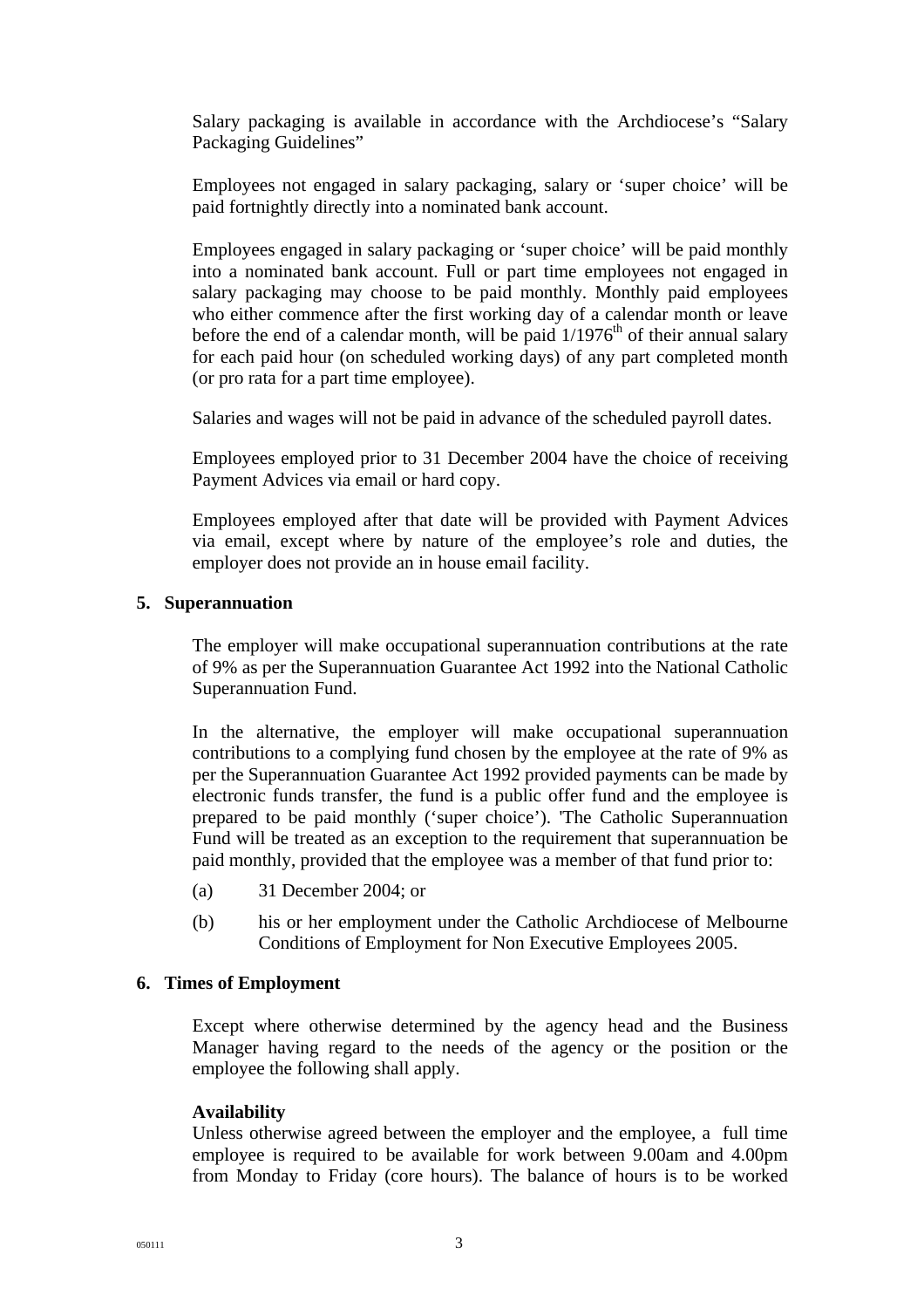between 8.00am and 9.00am and between 4.00pm and 6.00pm from Monday to Friday (span of hours) as determined by the agency head and where possible with agreement with the employee. The agency head will notify the Human Resources Office of an agreement to vary the standard arrangements.

Part time employees are required to be available for work at such times as are agreed. The agency heads will determine on a case by case basis the core and span of hours provided it is consistent with that applying to full time employees in their agency and all employees are treated fairly. The agency head will notify the Human Resources Office of the agreed arrangements. The agency head will notify the Human Resources Office of the agreed arrangements.

Casual employees are required to be available for work at such times as are agreed.

Employees are entitled to a half hour meal break on each day that they work at least five hours. The duration of the meal break may vary by agreement and is to be taken between 12.00pm and 2.00pm. The meal break is unpaid.

An employee may be required to undertake duties outside normal working hours.

### **Time in lieu**

To accord with the need for proper rest, full and part time employees are entitled to time off in lieu if they work more than their contracted hours of work in a fortnight or if they work on a public holiday. Time in lieu shall be calculated on a time for time basis for additional hours worked.

Time in lieu is to be approved by the agency head in advance and is to be taken as follows:

- During the Christmas shutdown (where applicable).
- Time in lieu not anticipated to be exhausted during this period shall be taken within four weeks following its accrual.

It is not intended that this provision will result in regular days off. A regular pattern of employees working their agreed hours per fortnight is expected and negative balances are to be avoided

### **Overtime**

Overtime may be paid to a full or part time employee as follows:

- The employee has or anticipates sufficient time in lieu to cover the Christmas shutdown (where applicable).
- For full time employees, the time worked is in excess of 3 hours and commences after the end of core hours (6.00pm of an evening, unless otherwise determined) or on a weekend (unless a scheduled day of work) or public holiday.
- For part time employees, the time worked is in excess of 1 hour (up to 76 hours per fortnight) or in excess of 3 hours thereafter and commences outside of agreed core hours or on a weekend (unless a scheduled day of work) or public holiday.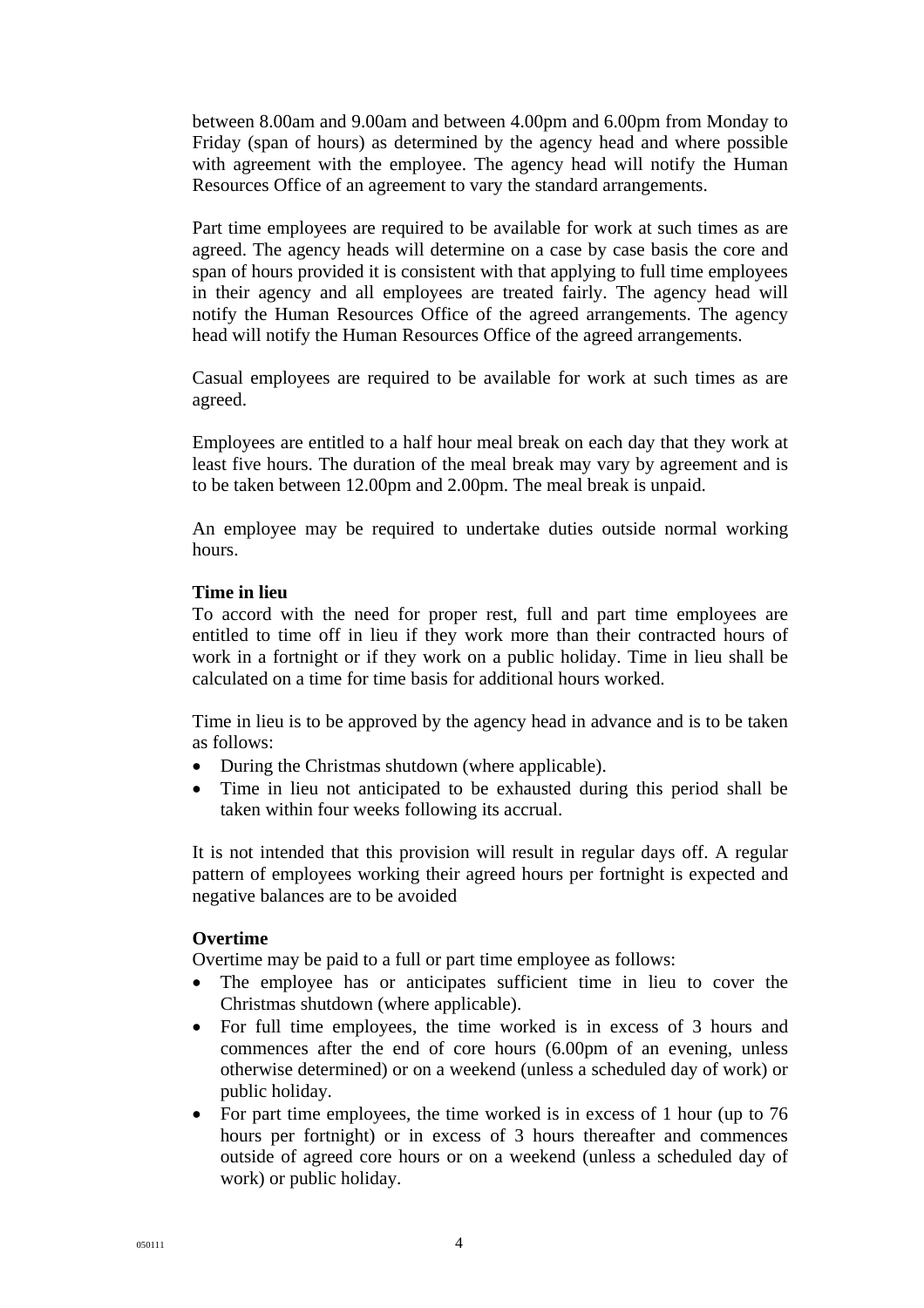- After the employee has either worked or taken leave equal to their agreed number of working hours in that fortnight.
- It is available only when approved in advance by the agency head.
- The rate of pay will be equivalent to the ordinary rate of pay.

Overtime is not to be considered a normal feature in most agencies and time in lieu arrangements are preferred.

### **7. Annual Leave**

Full time and part time employees are entitled to 2 hours of paid annual leave for each of their agreed fortnightly hours of employment for each twelve months of continuous service ie full time employees are entitled to 152 hours (76 x  $2 = 156$  hours or 4 weeks) of paid annual leave for each twelve months of continuous service.

Annual leave is allocated on a pay cycle basis and can be taken as it accrues. It is cumulative. Given the need for proper rest, full and part time employees must not accrue annual leave in excess of two times their annual entitlement (for full time employees this would be 304 hours) without the express approval of the agency head. Employees must not accrue annual leave in excess of two and one half times their annual allocation (for full time employees this would be 380 hours) without the express approval of the agency head and the Business Manager.

Where salary packaging arrangements have been agreed to with the employee, those arrangements will continue to apply during periods where leave is taken. If a payment is made for unused accrued leave upon termination, the rate of pay used in calculating that payment will include the cash equivalent to the employee of salary packaging arrangements. Superannuation contributions will be made with respect to payments for leave which is taken, but not with respect to payments made in lieu of unused accrued leave upon termination of employment.

If an employee has accrued annual leave in excess of the limits stated above, the Business Manager may direct the employee to take his/her annual leave, provided that at least four weeks notice is given to the employee.

Casual employees are not entitled to paid annual leave.

### **8. Personal Leave**

Full time and part time employees are entitled to one hour of paid personal leave for each of their agreed fortnightly hours of employment for each twelve months of continuous service ie full time employees are entitled to 76 hours of paid personal leave (1 x  $76 = 76$  hours or 2 weeks) for each twelve months of continuous service.

Personal leave is allocated on a pay cycle basis as it accrues. This method has been adopted instead of a grant at each anniversary date as that method is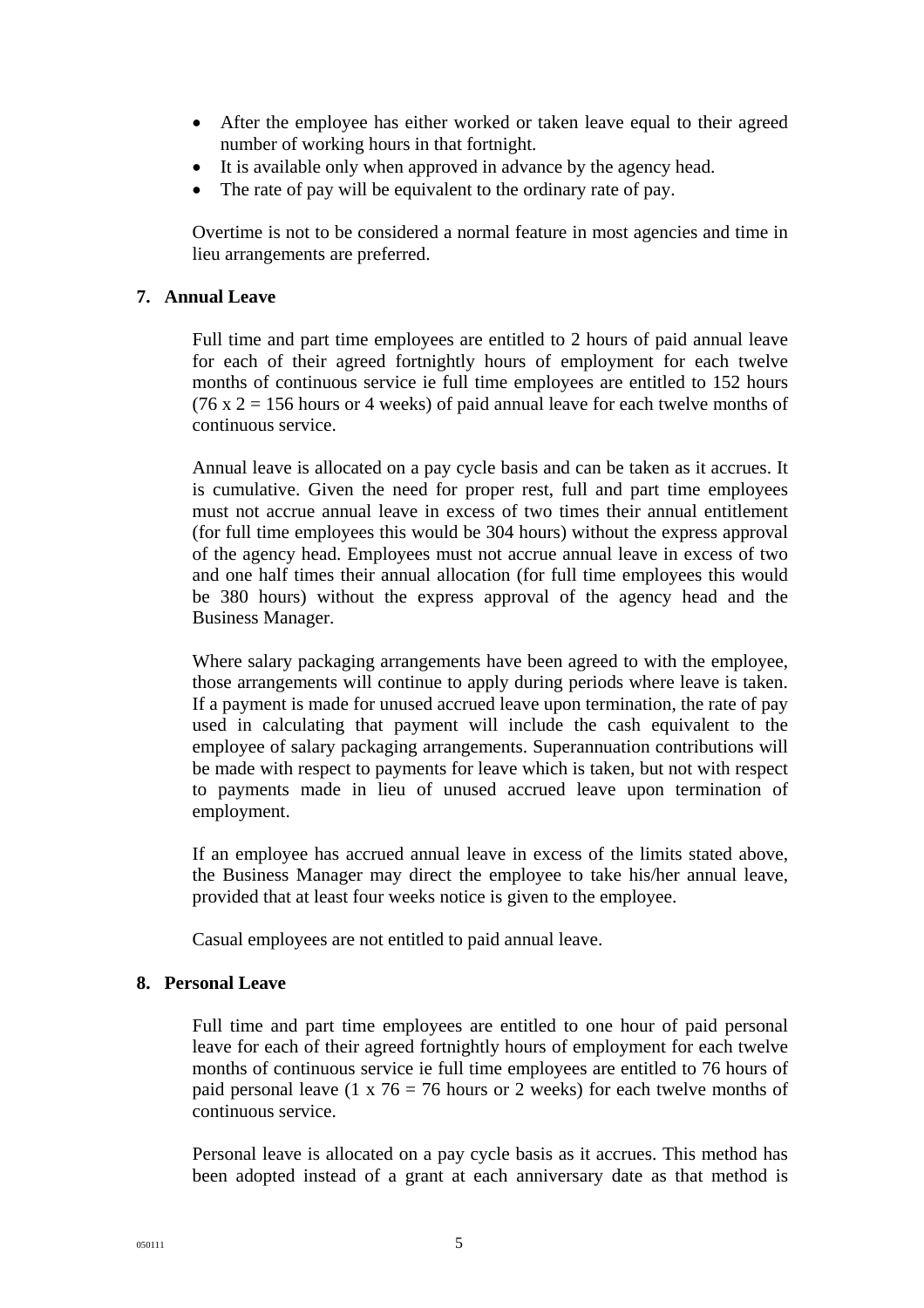cumbersome to administer for employees whose agreed hours fluctuate over a period of time. To ensure that employees are not disadvantaged by the accrual method, they may access their anticipated personal leave accruals to their next anniversary date, at any time.

Personal leave is cumulative.

The personal leave entitlement is primarily available to cover personal illness.

The personal leave entitlement is also available to cover the care of others. Employees are entitled to use up to half of their annual entitlement hours in any one year to care for family members or members of their immediate household who are ill and need their care. For full time employees this would be 38 hours (5 days).

Family members include but are not limited to the spouse of the employee, children, parents, grandparents, grandchildren, brothers and sisters, and parents in law and grandparents in law of the employee.

For full time employees, a medical certificate is required for absences in excess of 22.8 consecutive hours (3 days). If leave is taken for the care of others the medical certificate must state that the person who is ill requires care. For part time employees, the agency heads will determine on a case by case basis the duration of absence beyond which he or she will require a medical certificate, provided it is consistent with that applying to full time employees and all employees are treated fairly.

A medical certificate is required for full and part time employees where the single incident absences are greater than half of their annual entitlement hours in any one year. For full time employees this would be 38 hours.

The limits apply to calendar years not anniversary years.

Casual employees are not entitled to paid personal leave.

Unused personal leave is not payable on termination.

#### **9. Long Service Leave**

Long service leave accrues at the rate of 1 hour for every forty hours of continuous service and may be taken after ten years and the yearly accrual every year thereafter.

For full and part time employees, payment during the period of leave and payment in lieu on termination of employment shall be made on the following basis:

• For those whose service has been at the same number of employment hours per fortnight over the entitlement period, the payment is made at the same number of employment hours per fortnight over the leave period.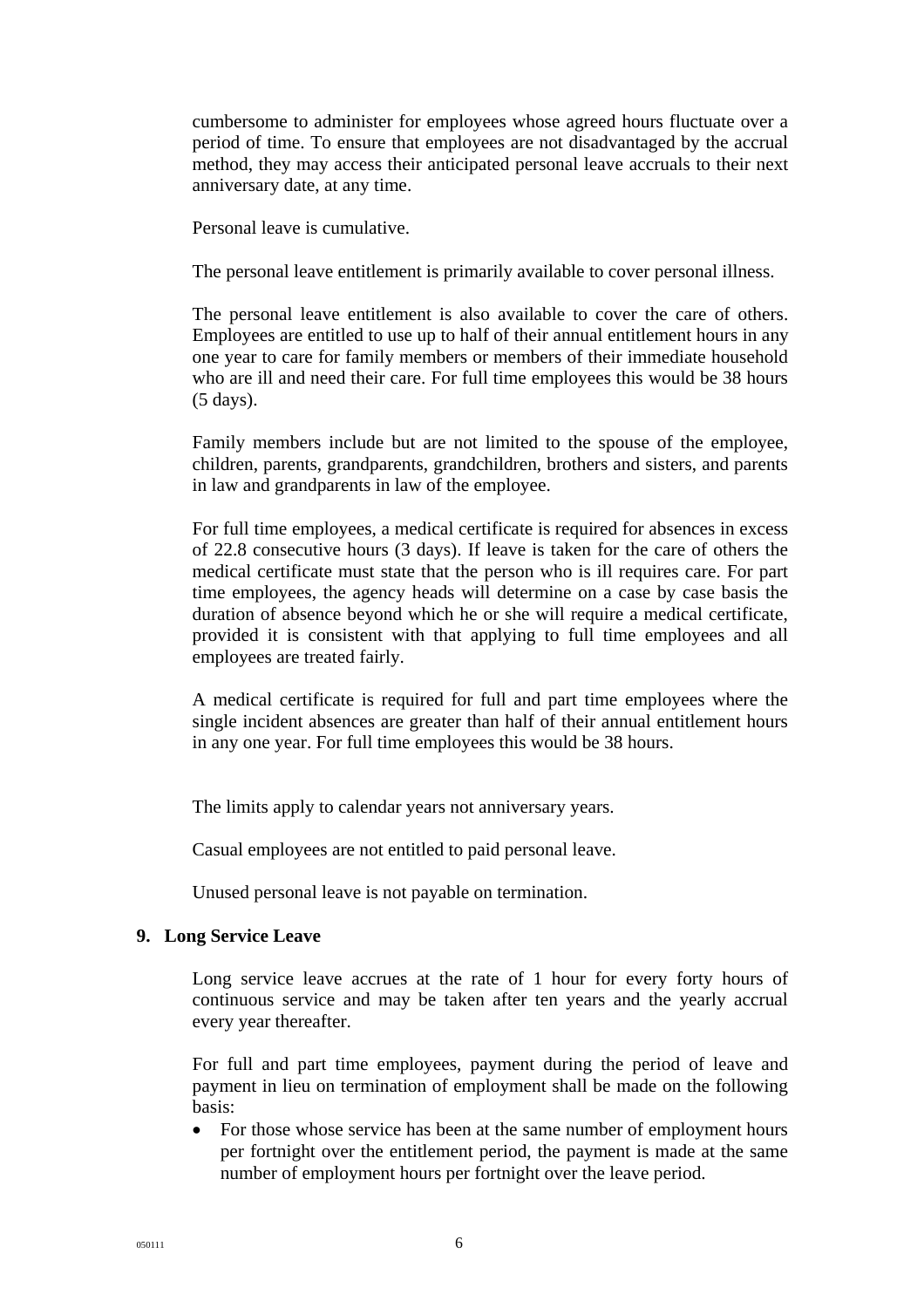- For those whose service has been at a variety of employment hours per fortnight over the entitlement period, the payment is made on the average employment hours per fortnight over the leave period or at the number of employment hours per fortnight immediately prior to the taking of the leave, whichever is the greater.
- The rate of pay used is the current hourly rate of pay.

For casual employees, payment during the period of leave and payment in lieu on termination shall be based on the average of their employment hours per fortnight over the proceeding twelve month period.

Where salary packaging arrangements have been agreed to with the employee, those arrangements will continue to apply during periods where leave is taken. If a payment is made for unused accrued leave upon termination, the rate of pay used in calculating that payment will include the cash equivalent to the employee of salary packaging arrangements. Superannuation contributions will be made with respect to payments for leave which is taken, but not with respect to payments made in lieu of unused accrued leave upon termination of employment.

Employees are requested to give six weeks' notice of their intention to take long service leave. This assists with planning and organisation of work for the period that the employee is on leave.

Given the need for proper rest, employees are encouraged to take long service leave and to keep their balance at or below the allocation they received after ten years of service, unless otherwise agreed with agency head.

The rules for the portability of long service leave accruals across parishes and agencies of the Archdiocese of Melbourne are detailed in the Archdiocese's policy on "Portability of Long Service leave" as amended from time to time.

### **10. Bereavement Leave**

Full time and part time employees are entitled to 0.3 hours of paid bereavement leave for each of their agreed fortnightly hours of employment on the death of a family member ie full time employees are entitled to 22.8 hours (76 x  $0.3 =$ 22.8 hours or 3 days) of paid leave.

Family members include but are not limited to the spouse of the employee, children, parents, grandparents, grandchildren, brothers and sisters, and parents in law and grandparents in law of the employee.

Casual employees are not entitled to paid bereavement leave.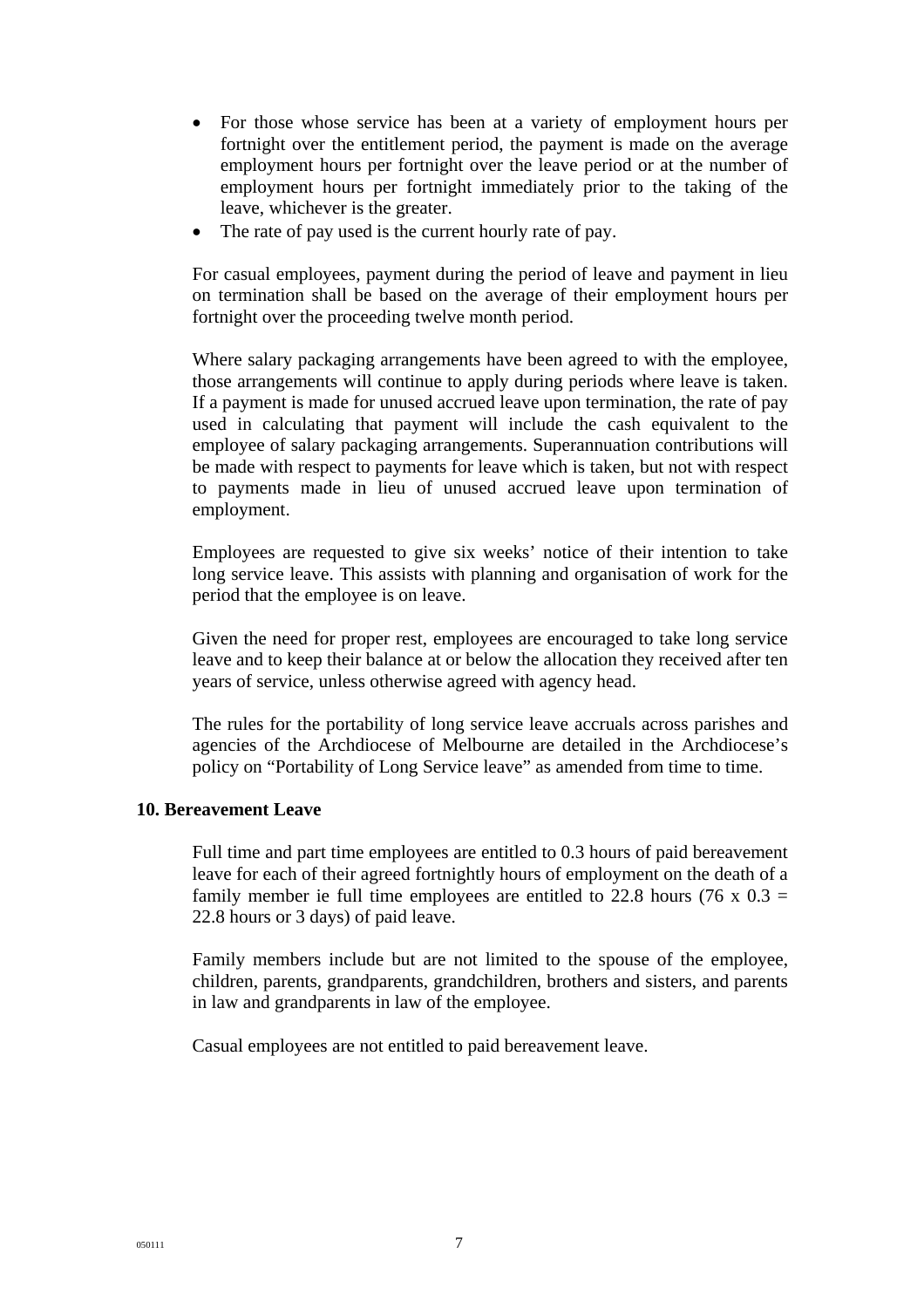#### **11. Parental Leave**

Parental leave (unpaid maternity, paternity and adoption leave) is available to both part time and full time employees who have served a minimum of twelve months continuous service prior to the commencement of the leave. Both natural and adoptive parents are entitled to 52 weeks unpaid leave to provide primary care for the child.

Agency heads are to assist employees in meeting their family needs by being flexible in facilitating leave and return to work arrangements, including a temporary or permanent transfer to part time duties or the granting of Additional Leave.

Employees will be entitled to return to their position of employment prior to taking such leave or to a comparable position if this is no longer available.

### **12. Additional Leave**

A full or part time employee may, with the agreement of the agency head, work between 44 and 52 weeks per year, and is approved on a calendar year basis at the commencement of the year. The employee will receive the following additional leave, which must be taken before the end of the January following the calendar year it, falls due.

| Additional 8 weeks' leave | (12 weeks in total) |
|---------------------------|---------------------|
| Additional 7 weeks' leave | (11 weeks in total) |
| Additional 6 weeks' leave | (10 weeks in total) |
| Additional 5 weeks' leave | (9 weeks in total)  |
| Additional 4 weeks' leave | (8 weeks in total)  |
| Additional 3 weeks' leave | (7 weeks in total)  |
| Additional 2 weeks' leave | (6 weeks in total)  |
| Additional 1 weeks' leave | (5 weeks in total)  |
|                           |                     |

The employee will receive a salary equal to the period worked which will be spread over the calendar year.

"Weeks' leave" means one quarter of an employee's annual leave entitlement.

Accrual of leave entitlements remains unchanged from that applying to employees working a 52 week year.

This provision may be made a precondition for employment in new or vacant positions and not subject to change without agreement of both the agency head and the employee.

### **13. Study Leave**

Full time employees may apply for paid study leave of up to 150 hours each year for courses approved by the Business Manager.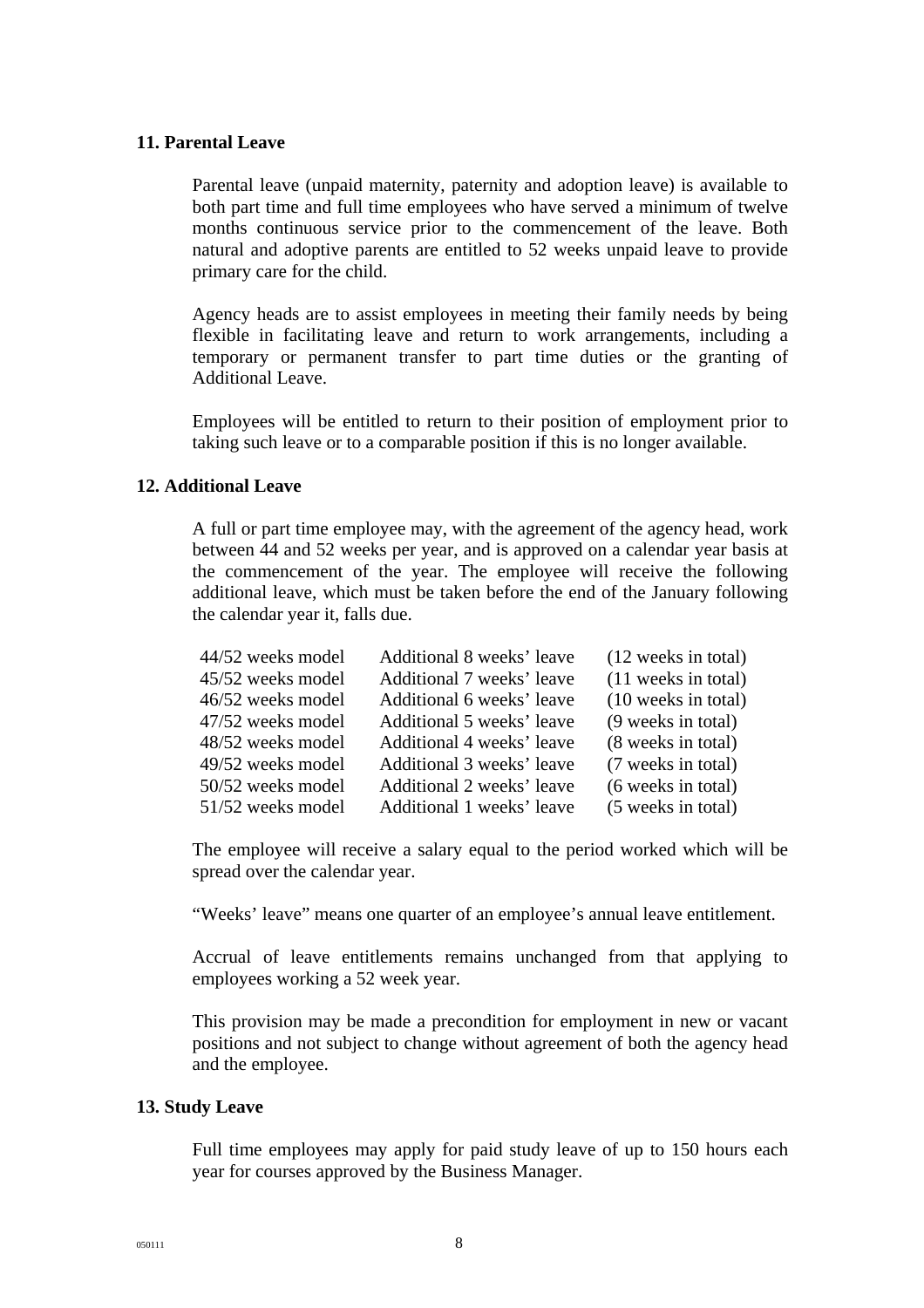Part time employees may apply for paid study leave on a proportionate basis. Study leave is approved by the agency head on an annual basis.

Casual employees are not eligible for paid study leave.

#### **14. Jury Service**

Employees required to attend for jury service shall be reimbursed by the Archdiocese an amount equal to the difference between the amount paid in respect of their attendance for such jury service, and the amount of salary normally received. An employee shall notify their agency head as soon as possible of the date required to attend jury service.

#### **15. Accident Make Up Pay**

An employee whose absence entitles them to payments under the Accident Compensation Act shall be entitled to accident make up pay for a period not exceeding 26 weeks.

#### **16. Leave Without Pay**

An employee may apply for leave without pay which may be granted at the agency head's discretion.

Unpaid leave of any nature for a period greater than three months is not counted as continuous service for the purpose of leave entitlements. While employees on unpaid leave for a period greater than three months do not accrue annual, personal and long service leave, their entitlements are not decreased and are reactivated upon their return to work.

An employee who is granted extended leave without pay, ie leave in excess of nine months' duration shall inform their agency head at least two months from the conclusion of the leave if they do not plan to return to work.

#### **17. Reimbursement of expenses**

Employees are entitled to reimbursement of reasonable expenses that they incur in the course of their employment. The rates payable in respect of private motor vehicle usage shall be the rates determined by the Australian Taxation Office from time to time. The Human Resources Manager of the Catholic Archdiocese of Melbourne shall monitor variations of the rates and inform agency heads of variations as soon as practical. Travel expenses do not include normal travel to and from work and that distance is to be discounted from any claims for reimbursement, except where the travel occurs on a non working day.

Employees are to submit claims for reimbursement with supporting evidence of the expenses as required by the appropriate Tax Ruling. The reasonable limits as set out in TR 2003/7 shall, unless otherwise approved by the Business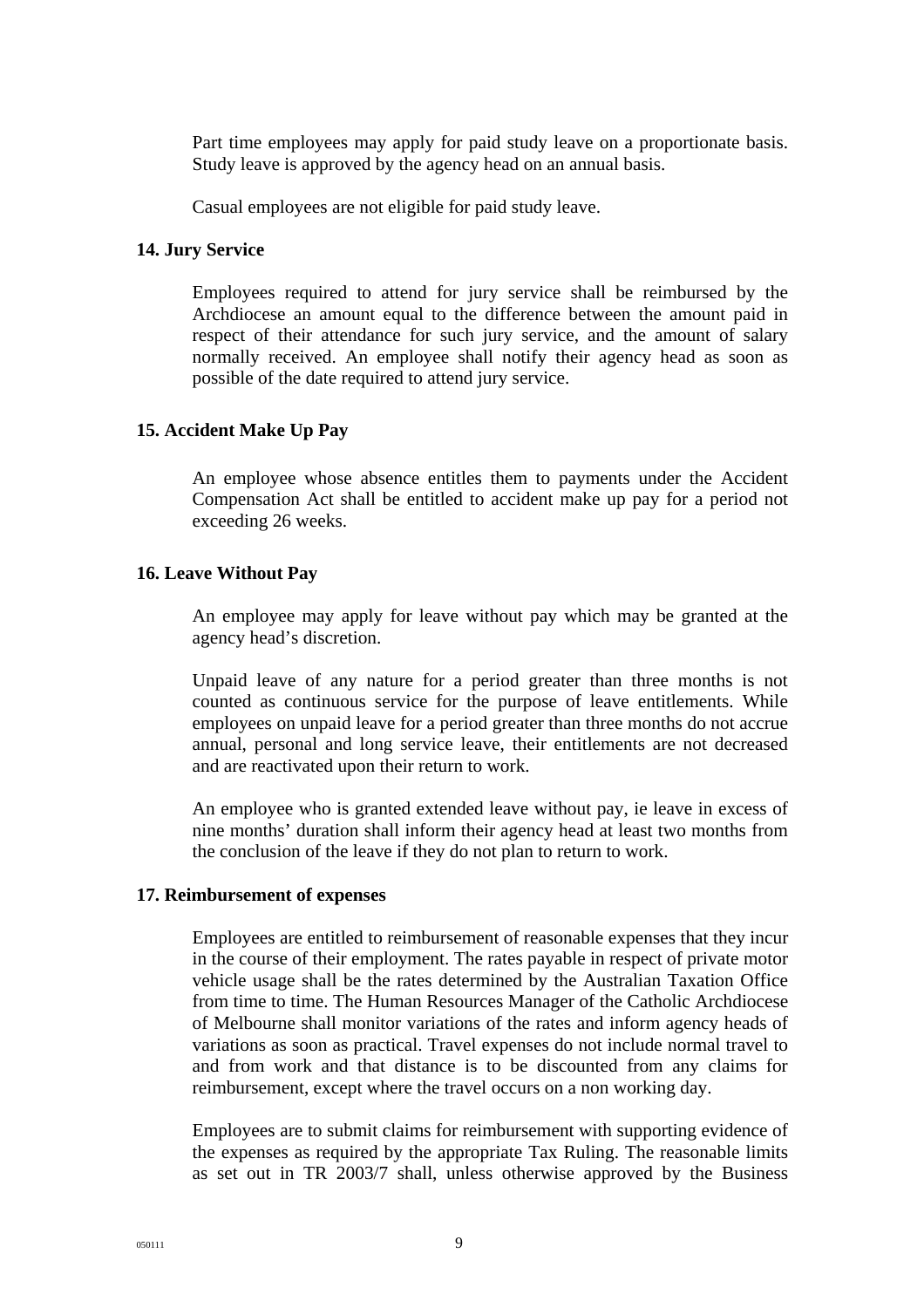Manager, represent the maximum payments available for the 2003/04 financial year and until such time as it is withdrawn and substituted. The Human Resources Manager of the Catholic Archdiocese of Melbourne shall monitor the Tax rulings and inform agency heads of changes as soon as practical.

### **18. Performance Review**

Performance discussions between the agency head and employee are encouraged on a regular basis. The agency head will provide each employee with a formal review each year to coincide with annual salary movements.

### **19. Criminal Records Checks**

In accordance with the Archdiocese's policy on "Criminal Records Checks", a criminal records check is compulsory for every;

- new employee, including a casual,
- current employee being promoted or appointed to a position of leadership and,
- current maximum term employees having their term extended.

Before commencement of employment, employees must complete a statutory declaration that he/she does not have any convictions, findings of guilt and/or pending charges (except for minor traffic offences) in Victoria, any other state or territory of Australia or under Commonwealth law or any other jurisdiction.

### **20. Confidentiality**

The employee must not divulge to any person or body any financial business or confidential information concerning the Archdiocese or any individual within or related to the Archdiocese except in the proper course of their duties.

The employee has a duty of confidentiality to the organisation not to misuse or disclose confidential information acquired during the course of employment. This duty continues after the employee has ceased employment with the Archdiocese

### **21. Intellectual Property**

Any of the following created during and in the course of an employee's engagement with the employer, during their ordinary working hours, is the property of the employer:

- all inventions, discoveries and novel designs ("Inventions"),
- the entire copyright throughout the world in all literary works and other copyright works ("Works"), and
- any business name, brand name or trade mark ("Marks").

The employer may reproduce, publish, use or adapt the above or alter, change or use them:

- with or without attribution of authorship,
- with or without any other materials comprising copyright.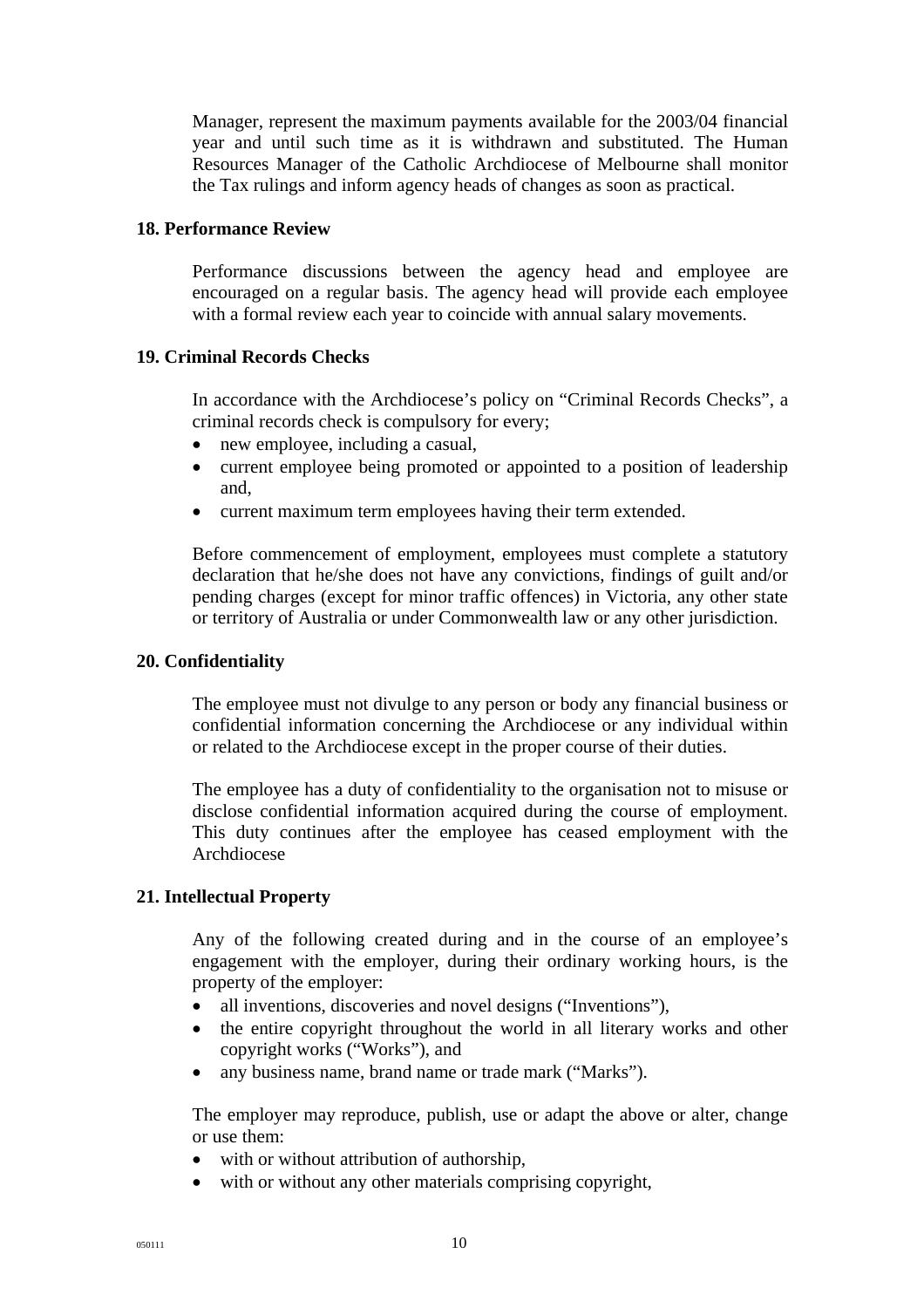- with or without any other text, data, sounds or images,
- with no title, the same title or any other title,
- in any medium or context, and
- in any way that the employer sees fit.

The employee must disclose to the employer any Inventions, Works and Marks created during his or her engagement with the employer. The employee must not, except at the written direction of the employer, apply for registration of or in any way do anything to infringe upon, any Invention, Work or Mark of the employer.

During and after the employee's engagement with the employer, the employee must do all such acts and things and sign all such documents as the employer may reasonably request to secure to it ownership or registration rights in the Inventions, Works and Marks.

Moral Rights means, in relation to any copyright Works that the employee may author in the course of the employee's employment by the employer, the right of attribution, the right to prevent false attribution, and the right of integrity.

A condition of employment is that the employee voluntarily and unconditionally consents to all or any acts or omissions by the employer, or persons authorised by the employer, in relation to any and all Works made or to be made by the employee (whether before or after this consent is given) in the course of the employee's employment with the employer which would otherwise infringe the employee's Moral Rights in relation to any copyright Works.

#### **22. Disclosure**

Employees are required to disclose to their agency head of any situation that may give rise to either a real or perceived conflict of interest, or any matter that may put themselves or others at risk of injury or disease.

#### **23. Termination of Employment**

Either the employer or the employee may terminate his or her employment by providing four weeks' notice of termination or resignation in writing. The employer shall provide an employee over the age of 45 years with two years of continuous service an additional week's notice. The employer may make payment in lieu of notice.

Notwithstanding the previous paragraph, the employment of an employee who is serving a probationary period of employment may be terminated by the provision of two weeks' notice or payment in lieu of notice. The employer may make payment in lieu of notice.

Legislation requires that the employer have a valid reason for the termination of employment and ensure procedural fairness to the employee.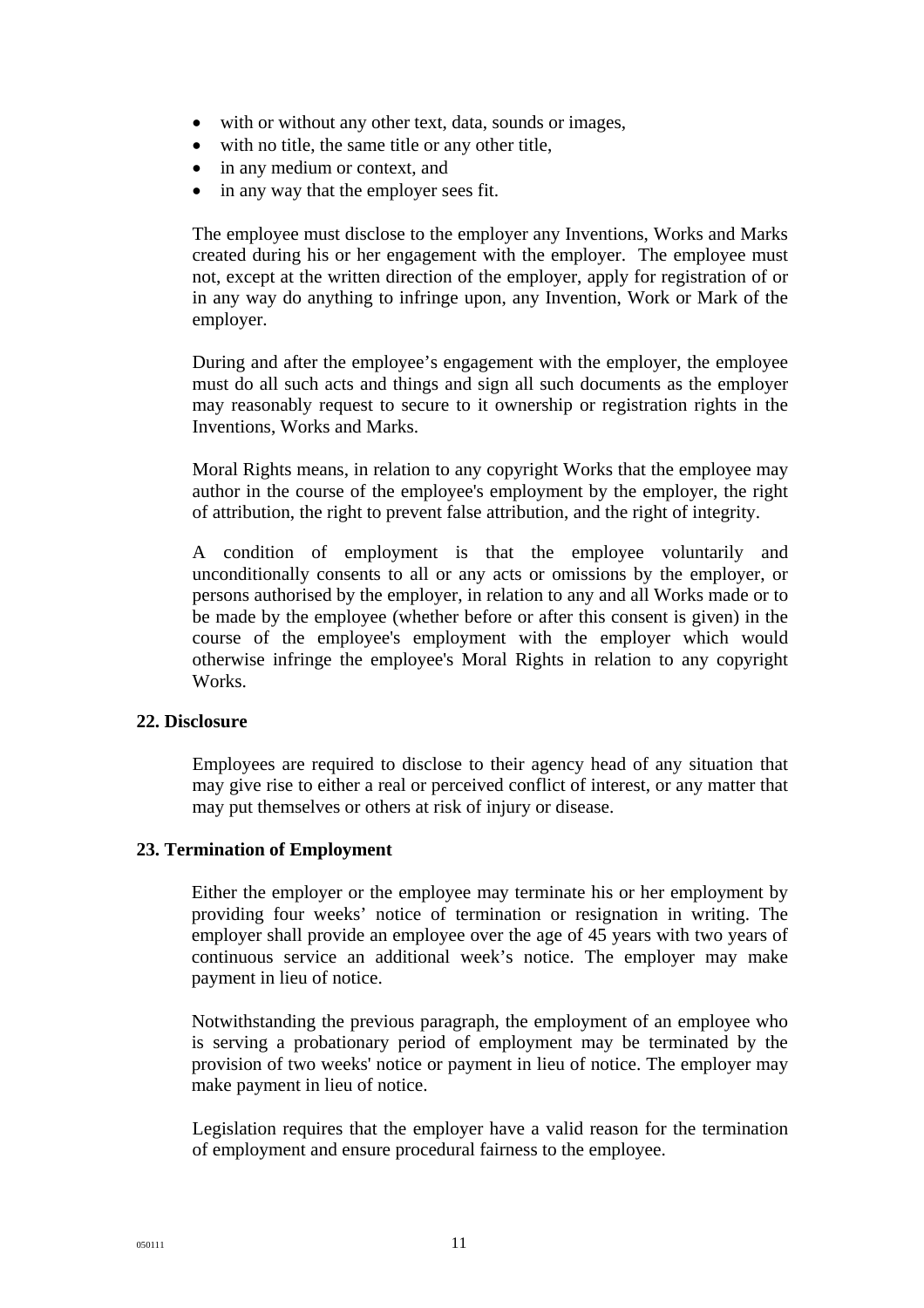The employer may terminate an employee's employment if the employee displays conduct in either his/her private or public life that is contrary to the teachings of the Roman Catholic Church. In such an event, the employee will be provided with notice, or payment in lieu of notice as detailed above.

Any major inaccuracy or other serious deficiency in an applicant's statement (oral or written) about their qualifications, experience or other matters of consequence raised at the selection renders that applicant ineligible for a position on the staff of an organisation under the jurisdiction of the Archdiocese of Melbourne, or if already employed, renders the employee liable to dismissal, for serious misrepresentations. In such an event, the employee will be provided with notice, or payment in lieu of notice as detailed above

The employer may terminate an employee's employment for serious misconduct of the employee. In such an event, the employer need not provide the employee with notice of termination or payment in lieu of notice.

#### **24. Termination - Redundancy**

Where an employer has made a definite decision that the job the employee has been doing should no longer be done by anyone, and this is not due to the ordinary and customary turnover of labour, and that decision may lead to termination of employment, the employer shall hold discussion with the employee directly affected to cover the reasons for the proposed termination and to mitigate as far as practicable any adverse effects of the termination on the employee. The employer must also provide, in writing, reasons for the employee's redundancy.

In addition to the period of notice prescribed for ordinary termination an employee who is made redundant shall be entitled to the following manner of severance pay in respect of a period of continuous service.

| <b>Period of continuous service</b> | <b>Severance Pay</b> |
|-------------------------------------|----------------------|
| Less than 1 year                    | Nil                  |
| 1 year but less than 2              | 4 weeks' pay         |
| 2 years but less than 3             | 6 weeks' pay         |
| 3 years but less than 4             | 7 weeks' pay         |
| 4 years but less than 5             | 8 weeks' pay         |
| 5 years but less than 6 years       | 10 weeks' pay        |
| 6 years but less than 7 years       | 11 weeks' pay        |
| 7 years but less than 8 years       | 13 weeks' pay        |
| 8 years but less than 9 years       | 14 weeks' pay        |
| 9 years but less than 10 years      | 16 weeks' pay        |
| 10 years and over                   | 12 weeks' pay        |

"Weeks' pay" means  $5/260$ <sup>ths</sup> of an employee's annual salary.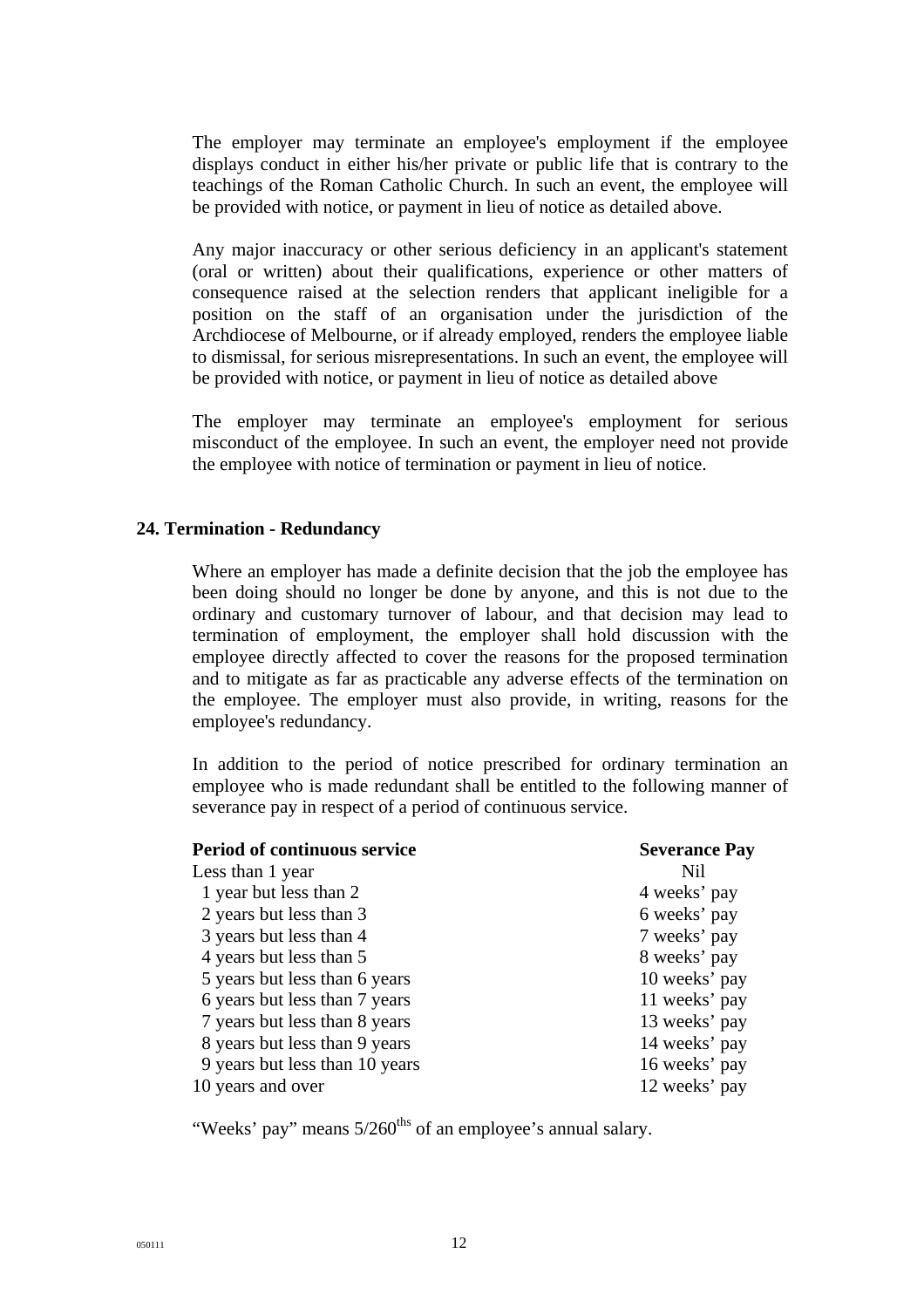During the period of notice of termination given by the employer, a full time employee shall be allowed up to 7.6 hours off without loss of pay during each week of notice for the purpose of seeking other employment. For part time employees a proportional amount of time off will be provided.

These provisions shall not apply in any of the following cases:

- Where continuous employment has been for a period of less than one year.
- Where employment is terminated as a consequence of conduct that justifies dismissal.
- Upon the expiry of a contract for which a full or part time employee was engaged.
- Upon the expiry of a specific period of time or completion of a specific task or tasks for which a casual employee was engaged.

#### **25. Abandonment of Employment**

Employees who are absent from the workplace for three consecutive scheduled working days, without notifying their reasons for absence will be contacted by the employer. The employer must first send a letter to the employee advising that his/her absence is unauthorised, that his/her failure to return within a specified period may automatically terminate his/her employment and that the termination of employment will have been at his/her initiative.

Employees have an obligation to ensure that the employer has an up to date records of his or her address and contact numbers.

#### **26. Grievance / Dispute Resolution**

Any disputes or grievances arising out of the employment relationship should be resolved between the agency head and the employee. In the event that the agency head and the employee are unable to resolve the dispute at local level, the dispute or grievance will be referred to the Human Resources Manager of the Catholic Archdiocese of Melbourne for advice on resolution. If the dispute or grievance cannot be resolved in this way, it will be referred to a local Ordinary or his representative in the Archdiocese.

#### **27. Implementation**

The Human Resources Manager of the Catholic Archdiocese of Melbourne shall administer the "Catholic Archdiocese of Melbourne Conditions of Employment for non executive employees 2005" and will review them before 31 December 2007.

Where the rates of pay or conditions prescribed for the Personal and Other Services Industry Sector, pursuant to Schedule 1a of the Workplace Relations Act (Cth), or any Award or other industrial instrument the Archdiocese or its agencies may be party to, or other Commonwealth and Victorian legislation provide more generous outcomes than that identified in these "Catholic Archdiocese of Melbourne Conditions of Employment for non executive employees 2005"or the employee's Employment Agreement or letter of offer, the provision of the legislation or industrial instrument shall apply.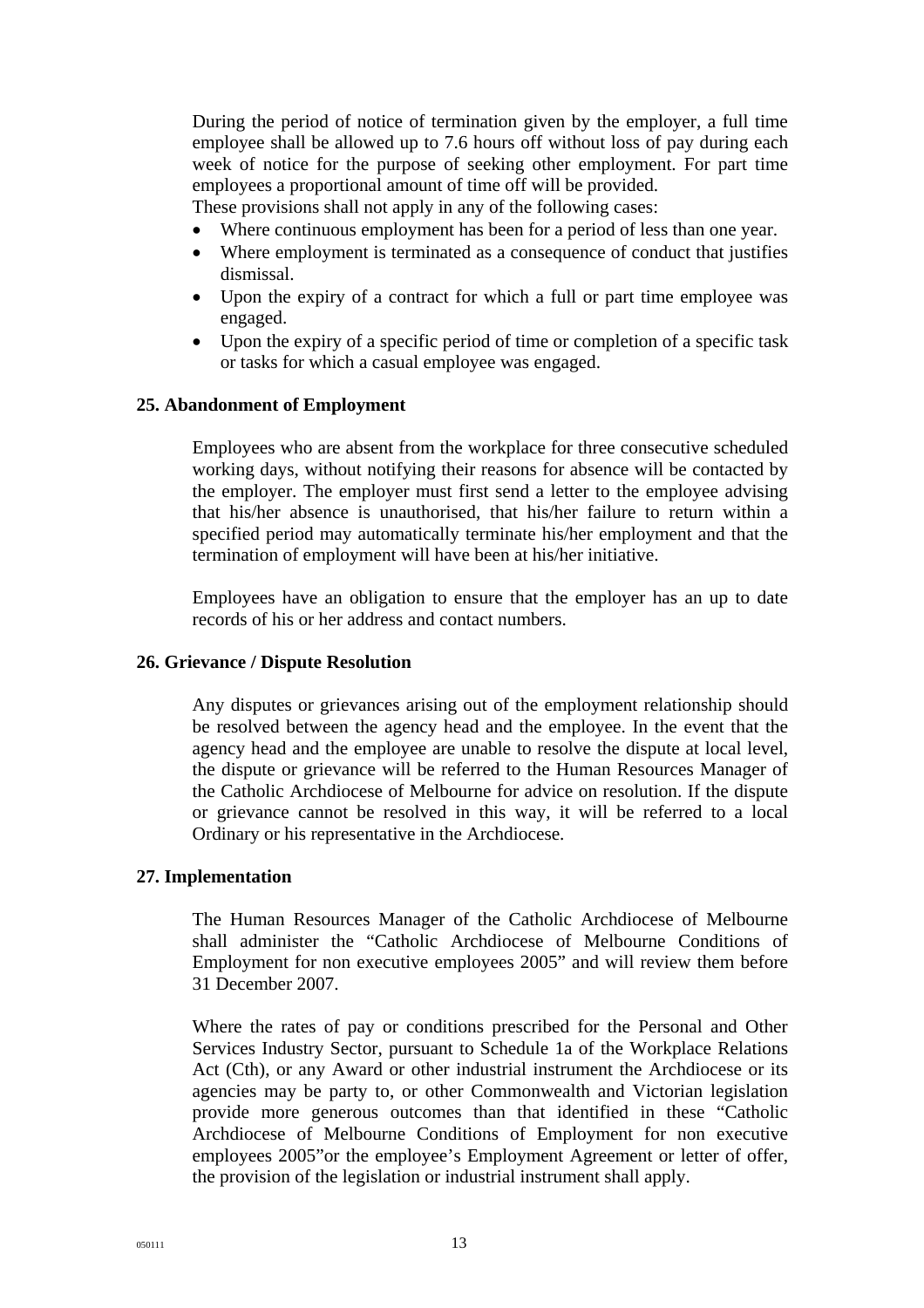Any part of an employee's remuneration which is in excess of an amount owing under any law or award may be applied to satisfy any other entitlement under that law or award within the relevant year.

Benefits accrued by an employee shall be portable from one Archdiocesan agency to another, provided that employment is continuous. The agencies between which benefits are portable are those subscribing to these conditions of employment.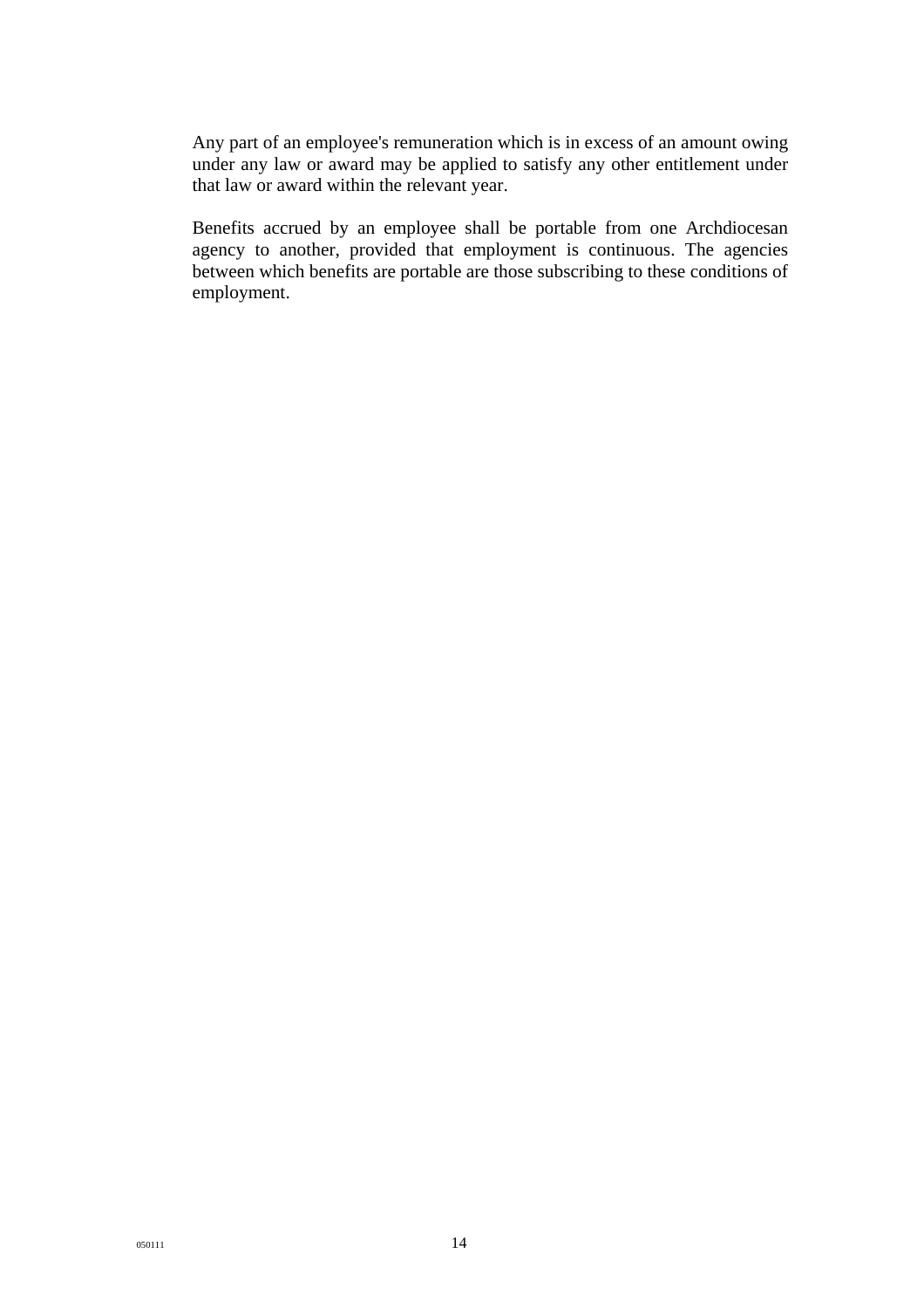# **Schedule 1**

Centacare Catholic Family Services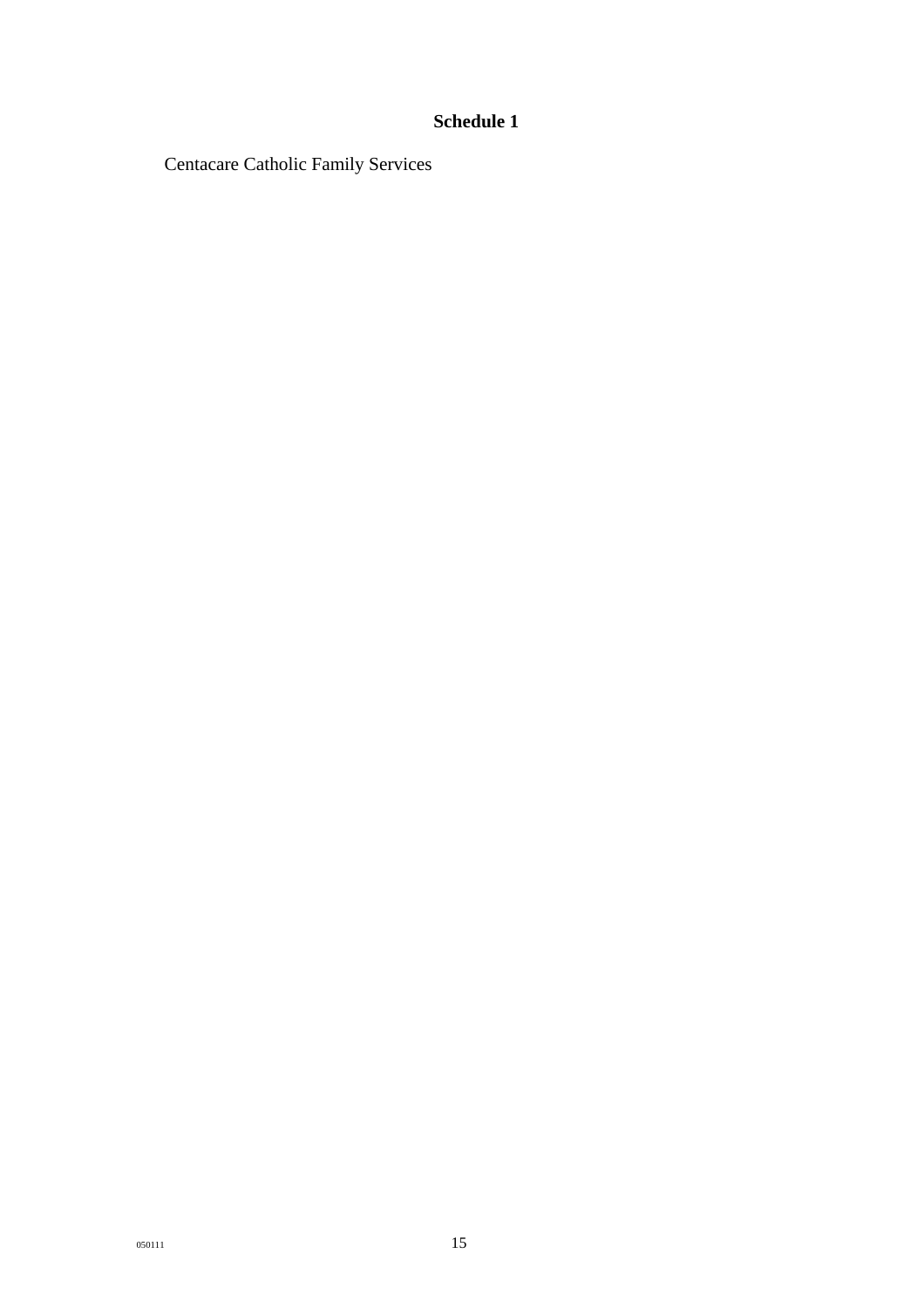## **Schedule 2**

## **1. Justin Villa and George Maher House**

A two tiered span of hours shall apply:

- Standard hours, ie from 0600 hours to 2000 hours weekdays Ordinary times earnings apply to all time worked.
- Non standard hours, ie from 2000 hours to 0600 hours weekdays and anytime on weekends and public holidays. Ordinary times earnings plus 25% apply to all time worked.

Full time and part time employees are entitled to one and a half hours of paid personal leave for each of their agreed fortnightly hours of employment for each twelve months of continuous service ie full time employees are entitled to 114 hours of paid personal leave for each twelve months of continuous service.

### **2. Bayview Conference Centre**

Full time employees shall be paid overtime at the rate of ordinary times earnings except on Sundays where they shall be paid at rate equivalent to 1.5553 times ordinary times earnings and on public holidays where they shall be paid at rate equivalent to 1.6508 times ordinary times earnings

The payment of penalty rates shall not apply to part time and casual employees until such time as they work 76 hours in a pay fortnight.

This special provision will cease to apply if agreement is reached with a majority of employees at this location on the restructuring of their wages and salaries to compensate for reverting to an overtime rate at the ordinary times earning rate.

### **3. Cathedral ground employees**

Full time employees shall be paid overtime at the rate of one and a half times their ordinary times earnings for the first three hours and double time thereafter.

The payment of penalty rates shall not apply to part time and casual employees until such time as they work 76 hours in a pay fortnight.

This special provision will cease to apply if agreement is reached with a majority of employees at this location on the restructuring of their wages and salaries to compensate for reverting to an overtime rate at the ordinary times earning rate.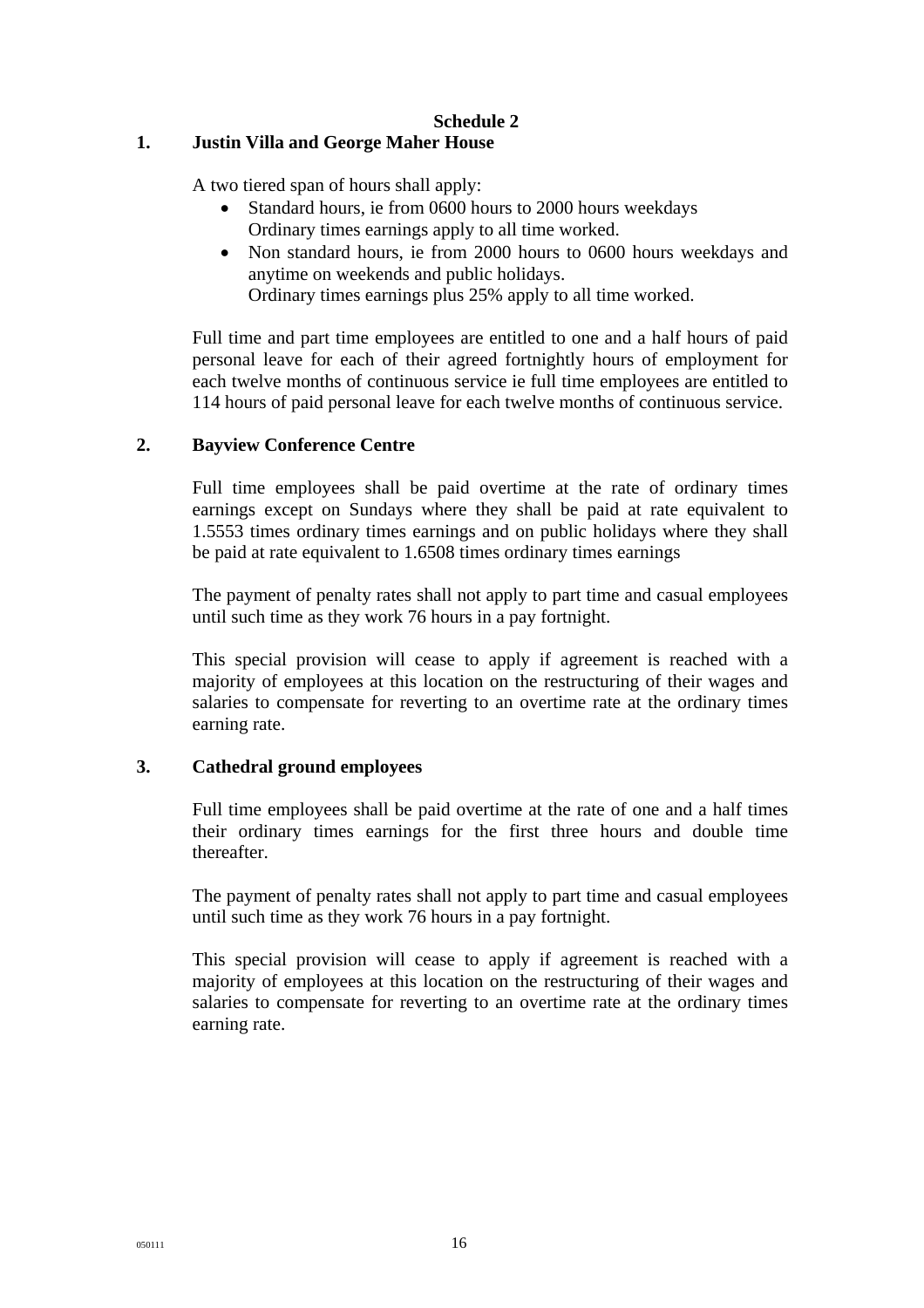### **4. Catholic Fundraising**

Full and part time employees shall receive the equivalent of 0.35 times the employee's annual leave entitlement as time in lieu at Christmas in recognition of the extra hours worked by staff throughout the year (for full time staff this is  $0.35 \times 152 = 53.2$  hours or 7 days).

A meal allowance of \$40 per night shall be paid to employees when they are required to work after hours but not required to live away from home. The allowance will be treated as income and tax will be withheld at the marginal tax rate.

A meal allowance of \$30 per night shall be paid to employees when they are required to work after hours and required to live away from home. The allowance will be paid tax free with or without substantiation.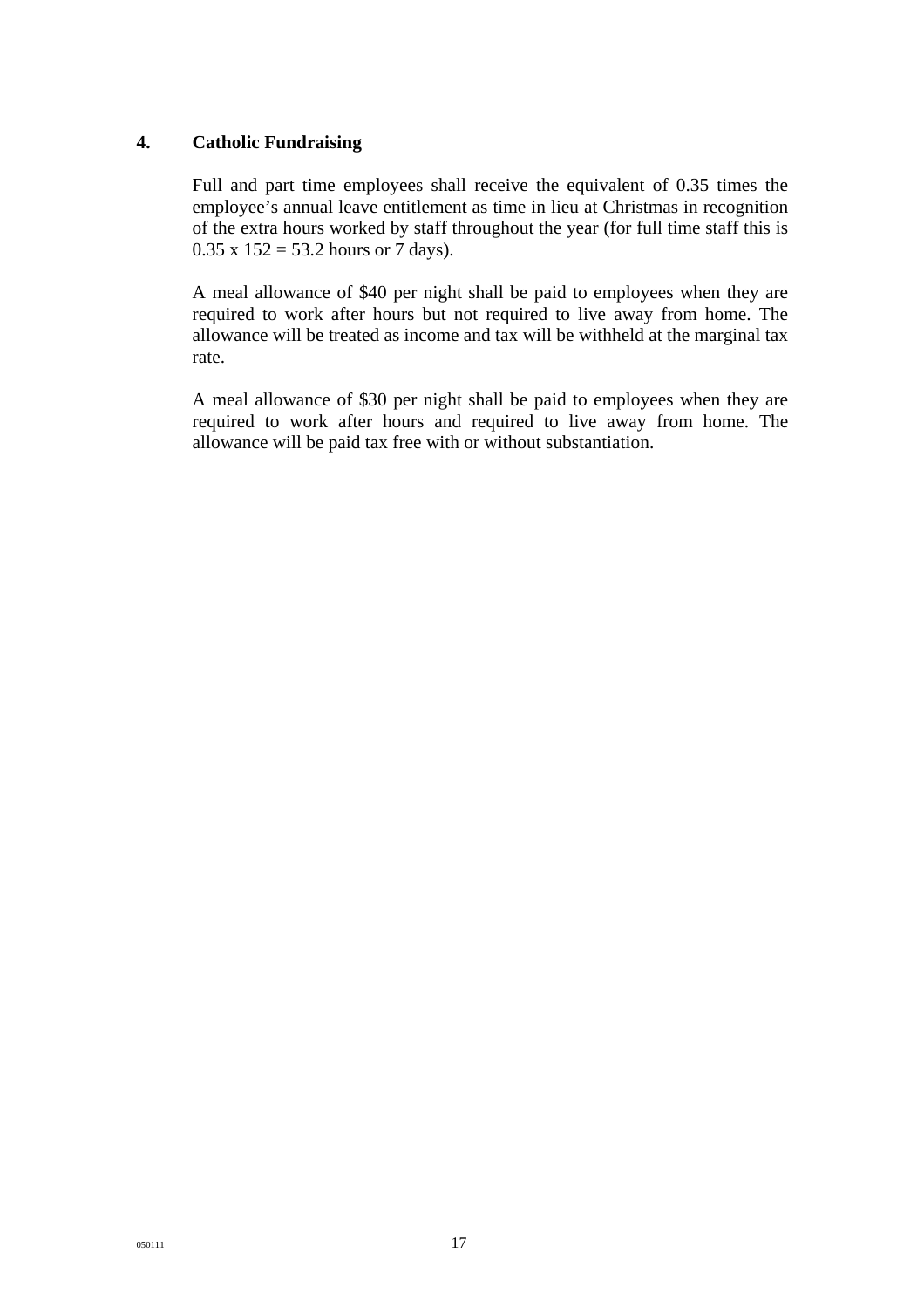### **Schedule 3**

| <b>Employer</b>       | Catholic Archdiocese of Melbourne |  |
|-----------------------|-----------------------------------|--|
| <b>Employee</b>       | «Name»                            |  |
| <b>Position</b>       | «Position»                        |  |
| <b>Responsible to</b> | «Responsible_to»                  |  |
| Date of Appointment   | «Comm date»                       |  |

#### **SAMPLE EMPLOYMENT AGREEMENT**

### **APPOINTMENT**

This contract constitutes a Contract of Employment and governs the employment of «Name».

The term of your employment is for the period commencing on **[insert date]** and, unless terminated sooner in accordance with the provisions of the attached "Catholic Archdiocese of Melbourne Conditions of Employment for non executive employees 2005", concluding on **[insert date]**.

At any time during the currency of this period, the employer may offer to extend the period of your employment beyond the expiry date above. Any agreement to extend the period of employment will only be binding if confirmed in writing.

The employment may be terminated by either party at any time with four weeks' written notice. If you are more than 45 years of age and have more than two years' continuous service, you will be provided with five weeks' notice. The employer may require you to work out the whole or part of the period of notice. Alternatively, the employer may, in the employer's absolute discretion, provide payment in lieu of any period of notice that is not worked out by you.

The employer retains the right to terminate the employment without notice or payment in lieu of notice in circumstances warranting summary dismissal, as set out in the ''Catholic Archdiocese of Melbourne Conditions of Employment for non executive employees 2005''.

or

The nature of your employment is ongoing. This contract takes effect from «Comm\_date» and will be reviewed on performance.

«Special probation period conditions»

### **HOURS OF WORK**

Hours worked will be «Hours\_of\_work» hours per fortnight.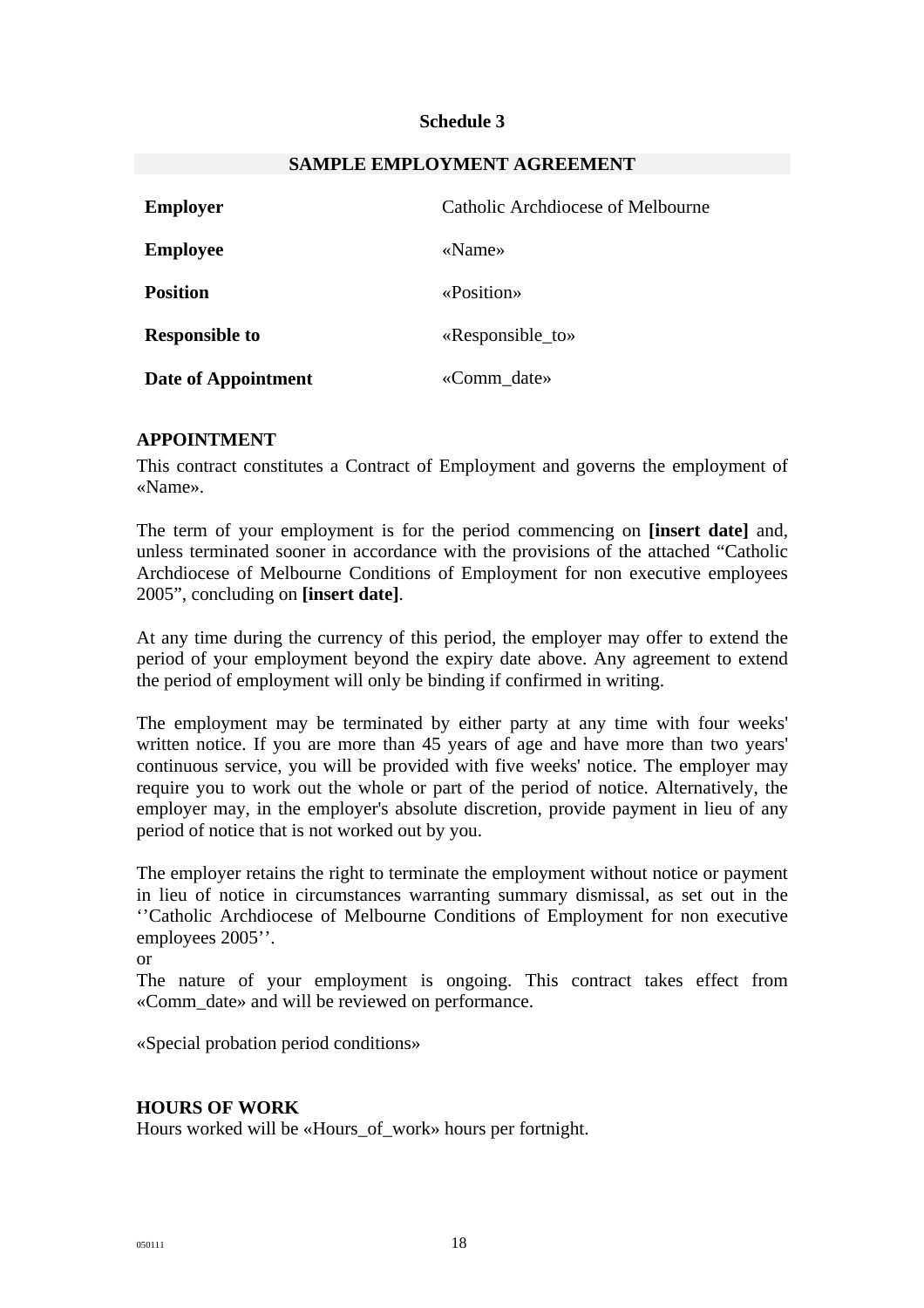## **SALARY**

The gross annual salary will be «Salary»

## **OTHER CONDITIONS**

Conditions of employment are as set out in the "Catholic Archdiocese of Melbourne Conditions of Employment for non executive employees 2005", a copy of which is attached. The following special conditions apply.

«Special\_conditions»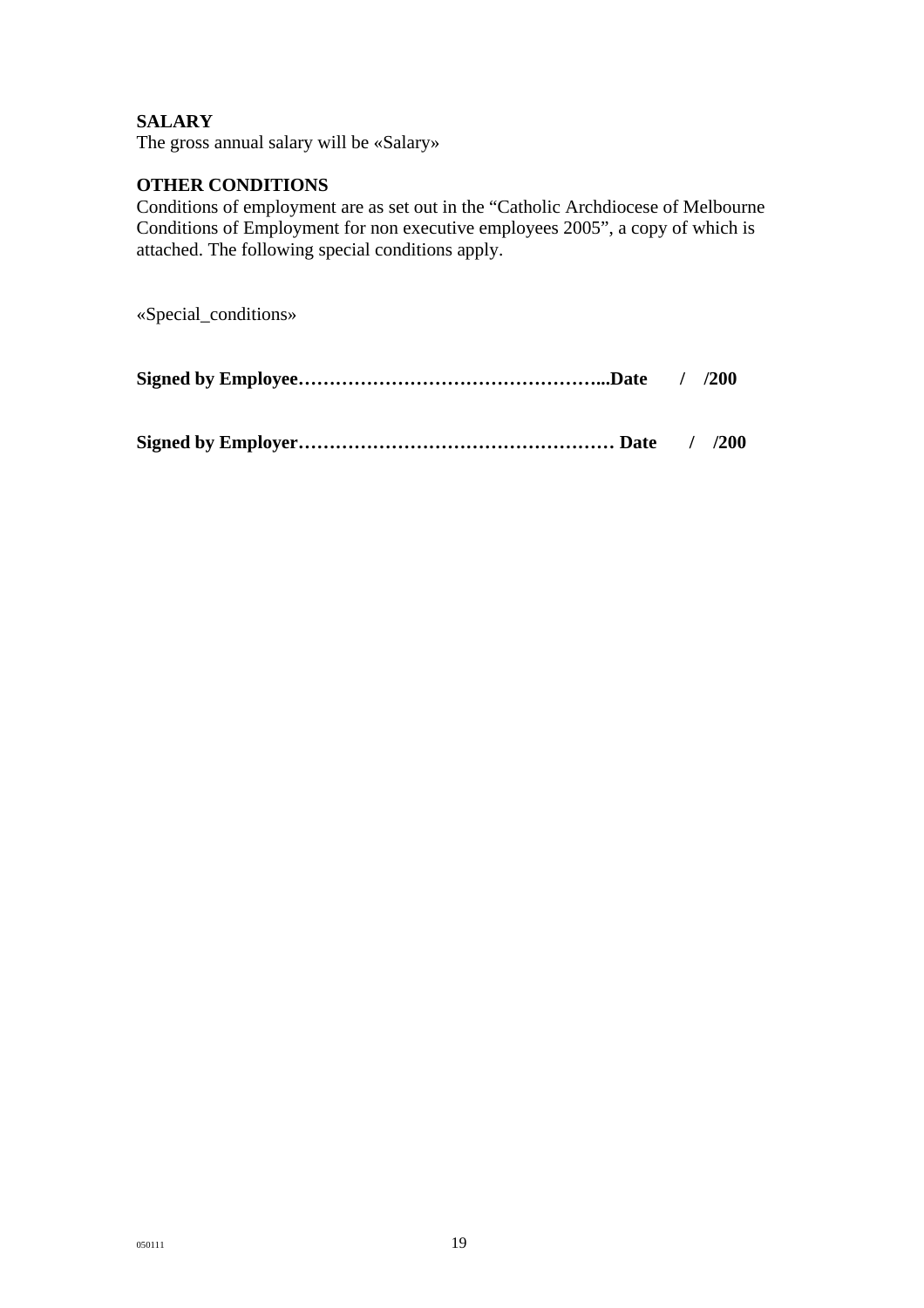## **Schedule 4 Sample letter of offer to part and full time employees**

«Name\_1» «Name 2» «Name\_2» «Address\_1» «Address\_2»

Dear «Name 2»

I am pleased to offer you the position of «Position».

The offer is made on the terms and conditions outlined in the attached *Employment Agreement*. You should read it, sign both copies and return them to me with the enclosed forms as soon as possible. In turn, I will return a completed copy of the *Employment Agreement* to you by return mail. If you have any questions, please feel free to contact me to discuss.

The practice in the Archdiocese of Melbourne is to require a criminal records check to be completed for all staff before commencing work.

\*This has not been possible in your case. A criminal records check has been initiated but not completed. Consequently, our offer of employment is conditional upon your declaring that you have not been charged with nor found guilty of any offence which would be incompatible with our position of trust and responsibility.

You will need to complete the attached statutory declaration and application for a criminal records check before you commence employment.

\*\*You will need to complete the attached statutory declaration before you commence employment.

If for any reason you are unable to complete the statutory declaration as requested, you should contact me immediately.

I take this opportunity to congratulate you on this appointment and hope that you find the role both challenging and enjoyable.

Yours sincerely

### **Human Resources Manager**

«Letter\_date»

Enclosed

- 
- 
- 3. Criminal Records Check (NB: the Archdiocese pays) 7. Superannuation guide and application form
- 
- 1. Acceptance letter 5. Previous injury declaration
- 2. Statutory Declaration 6. Tax File Number Declaration
	-
- 4. Employment Form 8. Copy of Conditions of Employment

Use where the person cannot produce a Criminal Records check under 3 years old.

\*\* Use where the person produces a Criminal Records check that is less than 3 years old.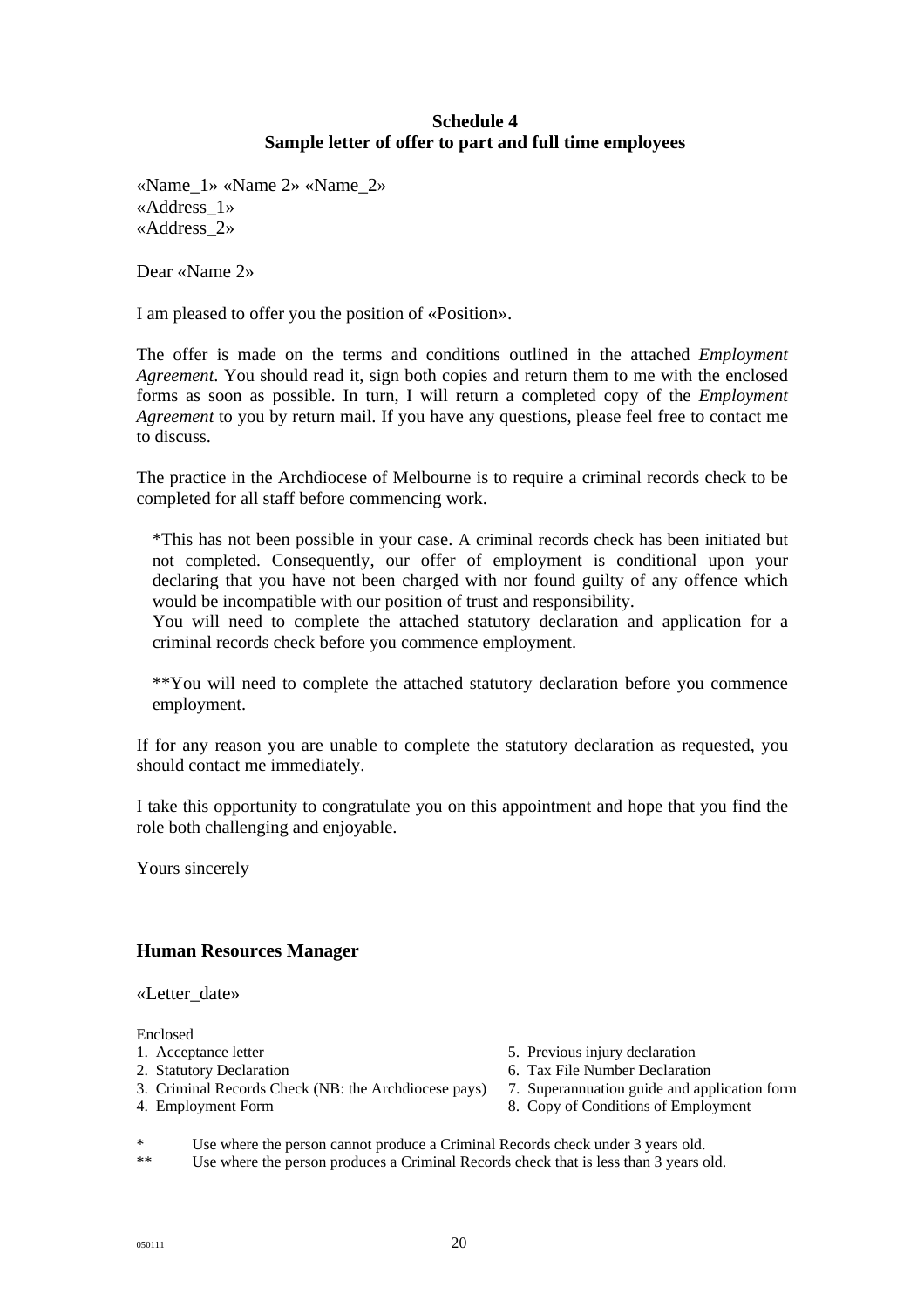## **Schedule 5 Sample letter of offer to casual employees**

«Name\_1» «Name 2» «Name\_2» «Address\_1» «Address\_2»

Dear «Name 2»

I am pleased to offer you casual employment «Position».

The position attracts an hourly rate of «Rate\_of\_pay» and has no entitlement to paid annual leave or sick leave.

You will need to complete a timesheet for each fortnight and return it through your supervisor to Rod Parker, our Payroll Officer by the start of Monday of the pay week (the next payday is «next\_pay\_day»). You will need to complete the attached forms before payments can be made.

The practice of the Archdiocese of Melbourne is to require a criminal records check to be completed for all staff before commencing work. This may not be possible in your case. A criminal records check may be initiated but not completed. Consequently, our offer of employment is conditional upon your declaring that you have not been charged with nor found guilty of any offence which would be incompatible with your position of trust and responsibility. A declaration to this effect forms part of the acceptance of offer and together with the application for a criminal records check must be completed before you commence employment. If for any reason you are unable to complete the statutory declaration as requested, you should contact me immediately.

I take this opportunity to congratulate you on this appointment and hope that you find the role both challenging and enjoyable.

Yours sincerely

### **Human Resources Manager**

«Letter\_date»

Enclosed

- 
- 
- 3. Criminal Records Check (NB: the Archdiocese pays) 7. Superannuation guide and application form
- 
- 1. Acceptance letter 1. Acceptance letter 1. Acceptance letter 1. Acceptance letter 1. Acceptance letter 1. Acceptance letter 1. Acceptance letter 1. Acceptance letter 1. Acceptance letter 1. Acceptance letter 1. Acceptanc
- 2. Statutory Declaration 6. Tax File Number Declaration
	-
- 4. Employment Form 8. Copy of Conditions of Employment